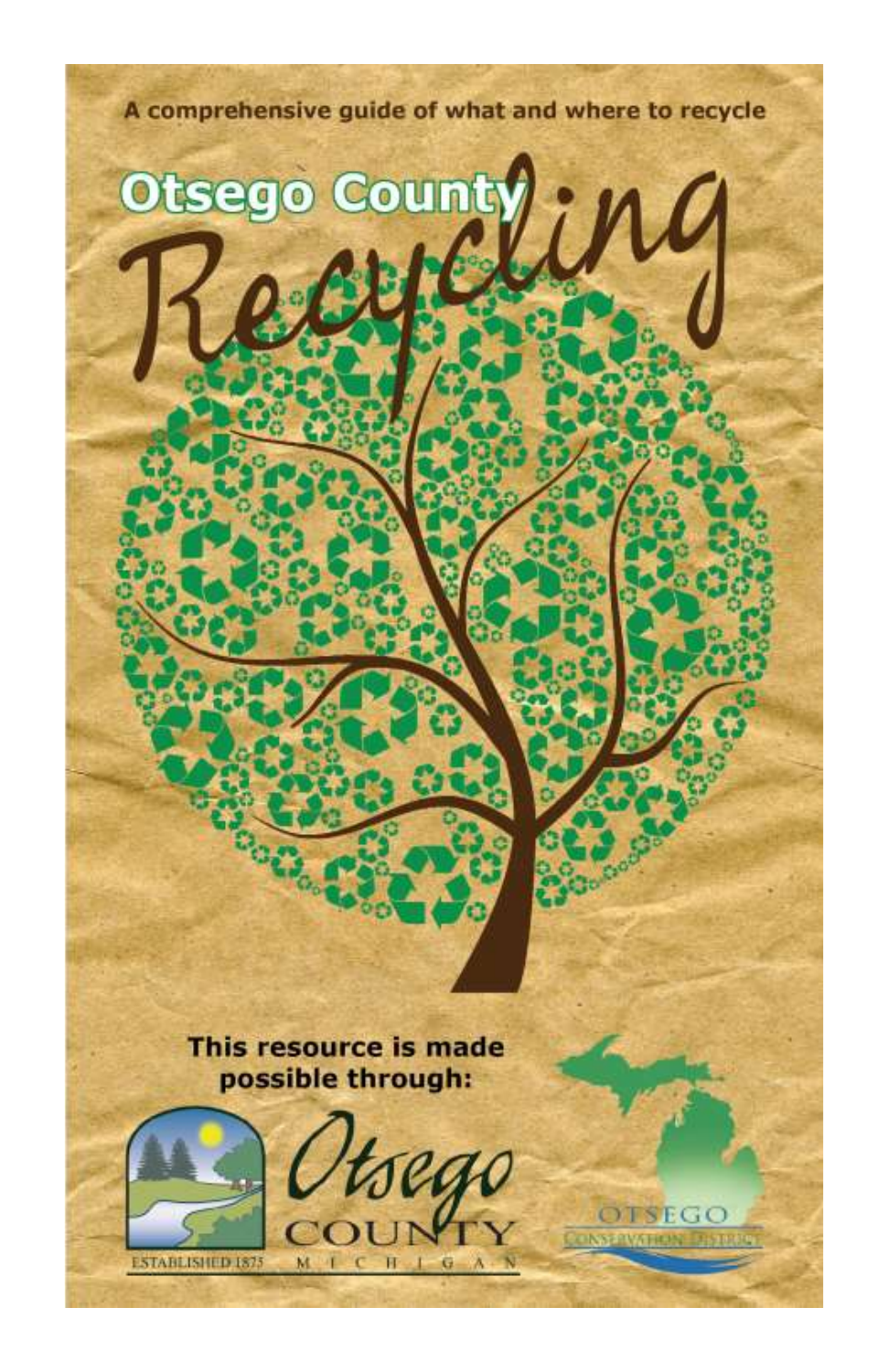## **Otsego County Recycling Drop-off Locations**



- 1. **Otsego Recycling West:** 71 Hayes Tower Road, Gaylord, 550 feet south of the M-32 and Hayes Tower Road intersection, just south of Hayes Township Hall
- 2. **Otsego Recycling North:** 621 Garfield Street in Vanderbilt, MI. Northeast of the Vanderbilt Village Hall and the intersection of Garfield Street and Elm Street.
- 3. **Otsego Recycling Central:** 931 S. Otsego Avenue in Gaylord, MI, near Jay's Sporting Goods
- 4. **Otsego Recycling South:** 247 Old State Road across from the Otsego Lake Township Cemetery near Waters, MI, a half-mile east of the intersection of Old 27 South and Old State Road
- 5. **Otsego Recycling East:** 2932 Rock Road, Johannesburg, MI at the Charlton- Chester-Dover Transfer Station near the corner of M-32 East and Rock Road



**For more information, visit www.otsegocd.org or contact the Otsego Conservation District at (989) 732-4021**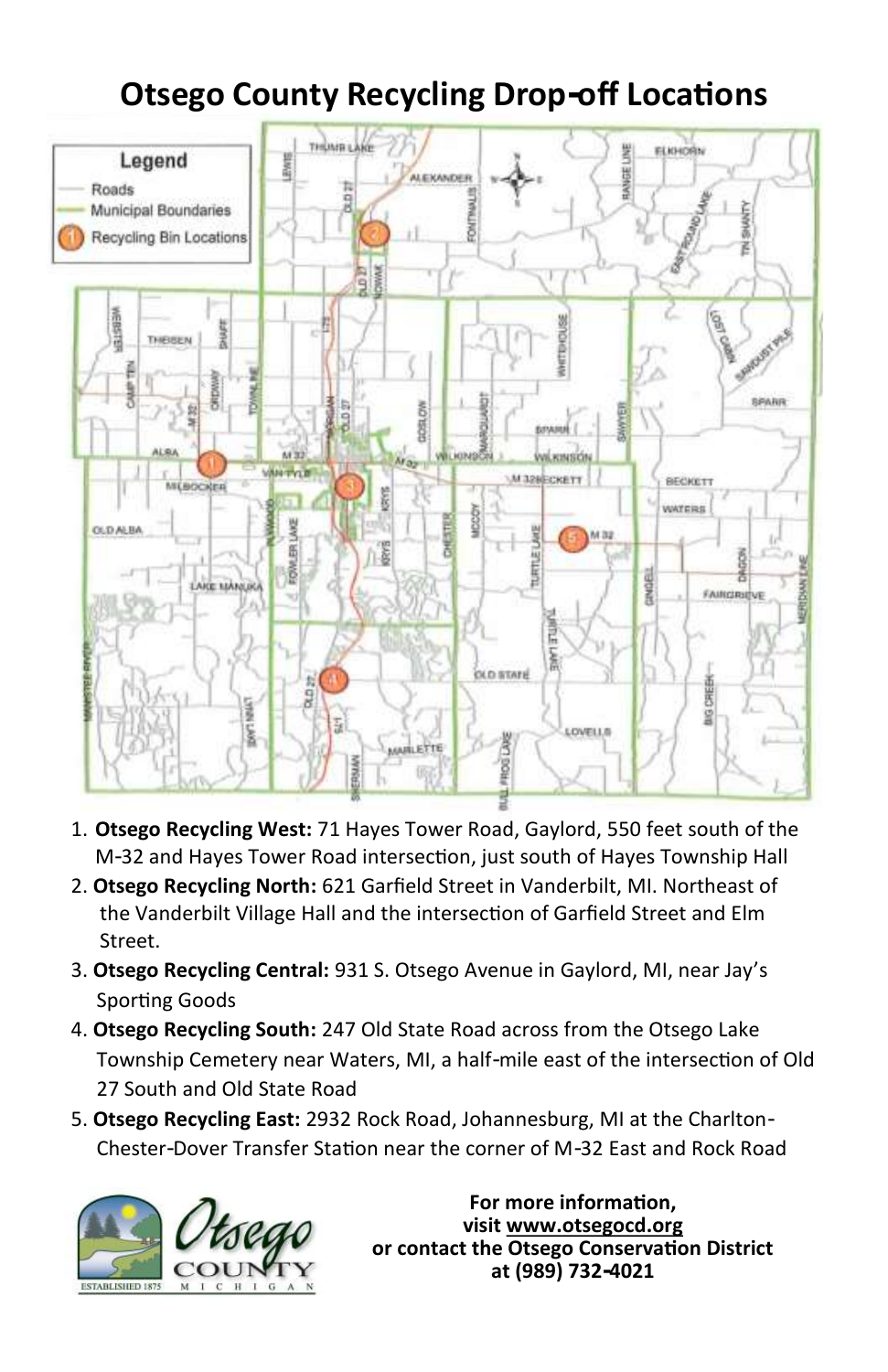## **INDEX**

| Household Hazardous Waste & Electronics Recycling Day  4-6       |                                  |
|------------------------------------------------------------------|----------------------------------|
| Recycling and Household Hazardous Waste Disposal Locations  7-33 |                                  |
| Aerosols & Aerosol Cans  7                                       | Light Bulbs, Light Strands 20-21 |
|                                                                  | Mattresses, Box Springs 21-22    |
|                                                                  | Medication/Needle Sharps.22-23   |
| Automobiles & Parts 9                                            | Mercury23-24                     |
| Batteries (Car) 9-10                                             |                                  |
| Batteries (Household)10-11                                       | Motor Oil25-26                   |
| Bubble Wrap & Air Pillows  11                                    |                                  |
|                                                                  |                                  |
| Cell Phones  12                                                  | Plant Plastics 28                |
| Chemicals & Cleaning Products .12                                |                                  |
| Cleaning Product Alternatives 13                                 | Plastic Bags, Shrink Wrap28-29   |
| Computers & Printers 14                                          | Propane Tanks  29                |
| Construction Materials 15                                        | Radon Testing 30                 |
| Electronics  15-16                                               | Styrofoam/Polystyrene30-31       |
| Fertilizers & Pesticides  18                                     |                                  |
| Fertilize Smart. 17                                              | Transmission Oil  32             |
| Fire Extinguishers  18                                           | Yard Waste and Compost33         |
|                                                                  | Composting33                     |
| Household Items19-20                                             | Never, put in Recycling34        |
| Ink Cartridges20                                                 | Recycling Benefits 34            |
|                                                                  |                                  |
| Otsego County Drop-Off Locations with Map  Inside Back Cover     |                                  |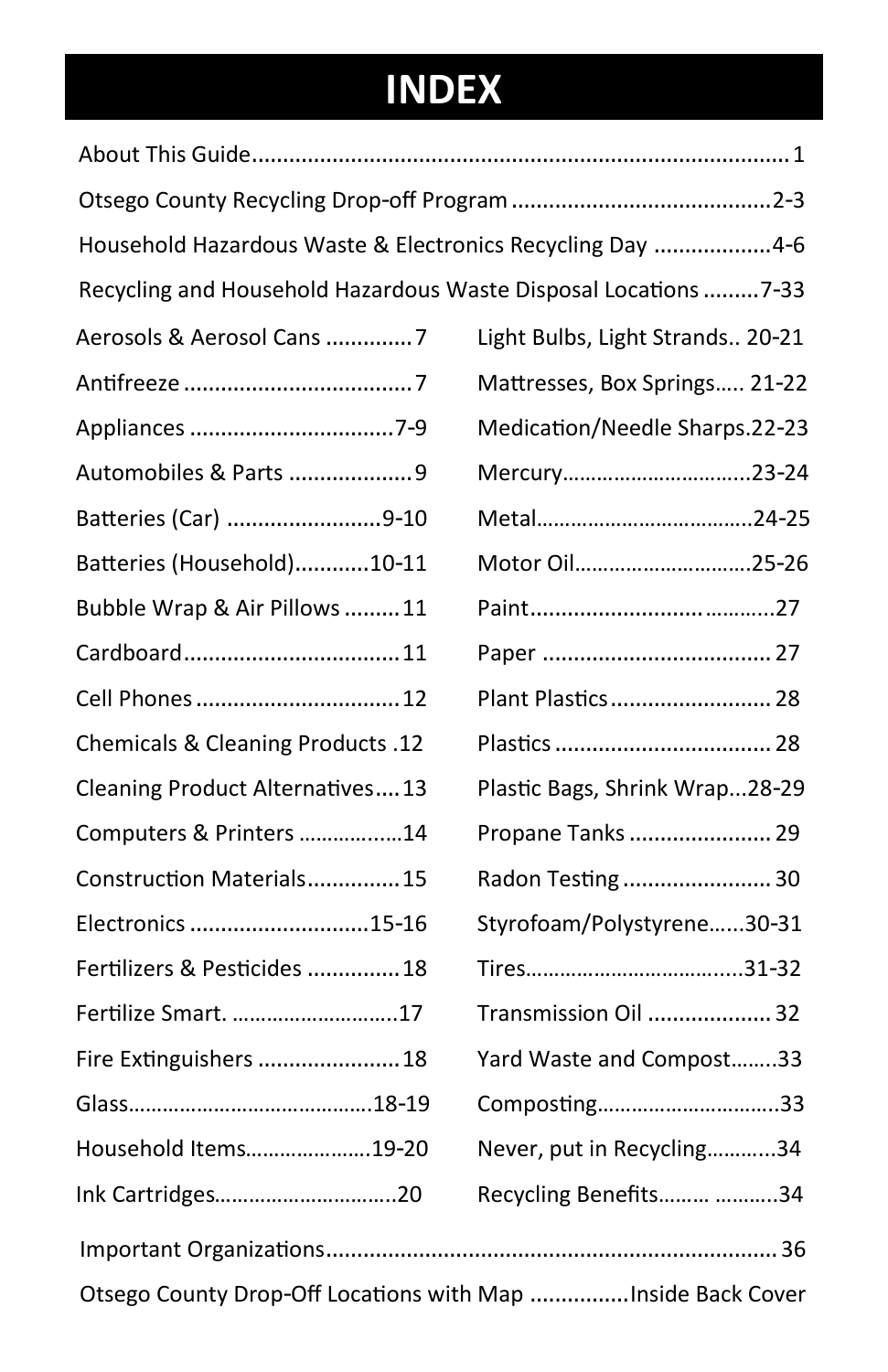## **ABOUT THIS GUIDE**

The purpose of the Otsego County Recycling Guide is to provide resources and information to the residents of Otsego County to help manage solid waste through reduction, reuse, and recycling. It is made possible through the Otsego County Recycling Millage and the Otsego Conservation District.

**For more information about recycling and household hazardous waste disposal please visit [www.otsegocd.org/recycling.html](http://www.otsegocd.org/recycling.html) or contact the Otsego Conservation District office at (989) 732-4021** 

## **The Three R's: Reduce, Reuse and Recycle**

**Reduce:** Produce less waste for example, by shopping for items with less packaging, using reusable containers and using dish clothes instead of paper towels.

**Reuse:** Finding new and creative ways to reuse products is economically and environmentally beneficial. Examples of reuse include donating used items to charities and saving plastic grocery bags to use as small trash bags.

**Recycle:** The recycling process collects and sorts used materials to be remanufactured into new products, reducing the need for virgin materials. It also prevents materials from being placed in landfills.

#### **Fast Facts**

- Plastic bags are among the most common sources of marine debris, where they can be mistaken for food by fish and birds.
- Plastic bags don't biodegrade. It will take hundreds of years for them to decompose in a landfill.
- Recycling a ton of plastic bags (about 450,000 bags) saves 11 barrels of oil.



Source: Earth 911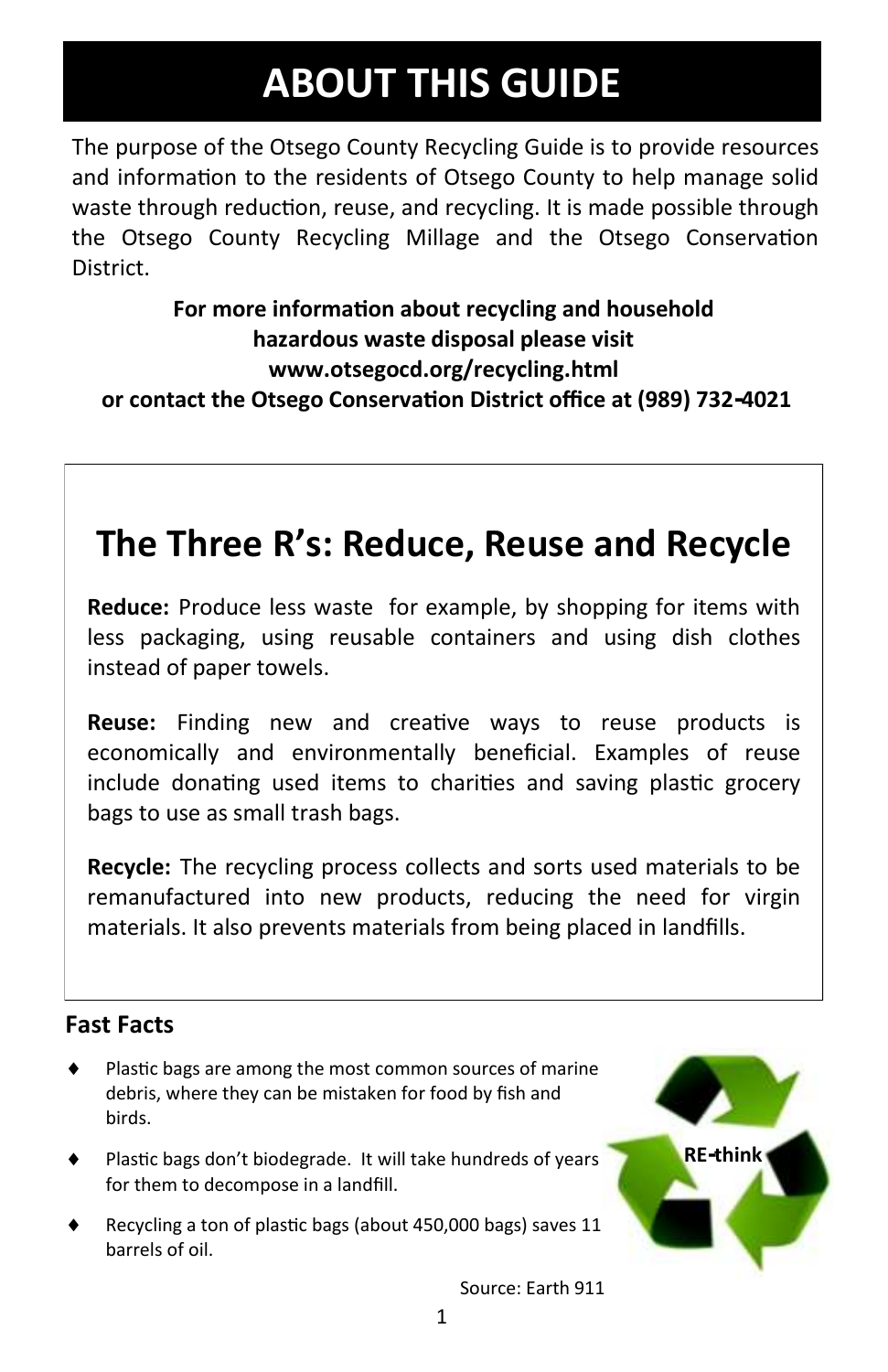## **Otsego County's Recycling Drop-off Program**

### **Single-stream recycling: everything goes in the same bin!**

### **Recycle these items and remember to clean them first:**

- Aerosol Cans must be empty.
- Aseptic Cartons liquid food packaging.
- Metal & Aluminum cans, foils, trays
- ◆ Cardboard, flattened and dry.
- $\bullet$  Cartons milk, juice, soy, drink boxes.
- ◆ Freezer Paperboard ice cream and frozen food containers
- Glass Containers all colors
- ◆ Scrap metal must fit in container → Marine shrink wrap
- $\bullet$  Pizza boxes cut out greasy parts
- ◆ Paper newspaper, office paper, magazines, phone books, brown paper bags
- ◆ Plastic containers all types, even unmarked, clamshell containers
- $\bullet$  Bulky plastic & toys kids toys, garden plastics, baskets, pail, buckets. Break down to fit in the bins.
- ◆ Plastic Film grocery and bread bags, kitchen shrink wrap, Visqueen.
- $\bullet$  Styrofoam egg cartons, packaging
- 
- ◆ Bubble Wrap & Air Pillow Packing **Materials**

## **Recycling Bin Drop-off Locations**

- 1. **Otsego Recycling West:** 71 Hayes Tower Road, Gaylord, 550 feet south of the M-32 and Hayes Tower Road intersection, just south of Hayes Township Hall
- 2. **Otsego Recycling North:** 621 Garfield Street in Vanderbilt, Northeast of the Vanderbilt Village Hall and the intersection of Garfield and Elm Street
- 3. **Otsego Recycling Central:** 931 S. Otsego Avenue in Gaylord, near Jay's Sporting Goods
- 4. **Otsego Recycling South:** 247 Old State Road across from the Otsego Lake Township Cemetery, half-mile east of the intersection of Old 27 South and Old State Road
- 5. **Otsego Recycling East:** 2932 Rock Road, Johannesburg, at the Charlton- Chester-Dover Transfer Station near the corner of M-32 East and Rock Road

**Items are accepted 24/7. For a map showing bin locations, see inside back cover of this guide.**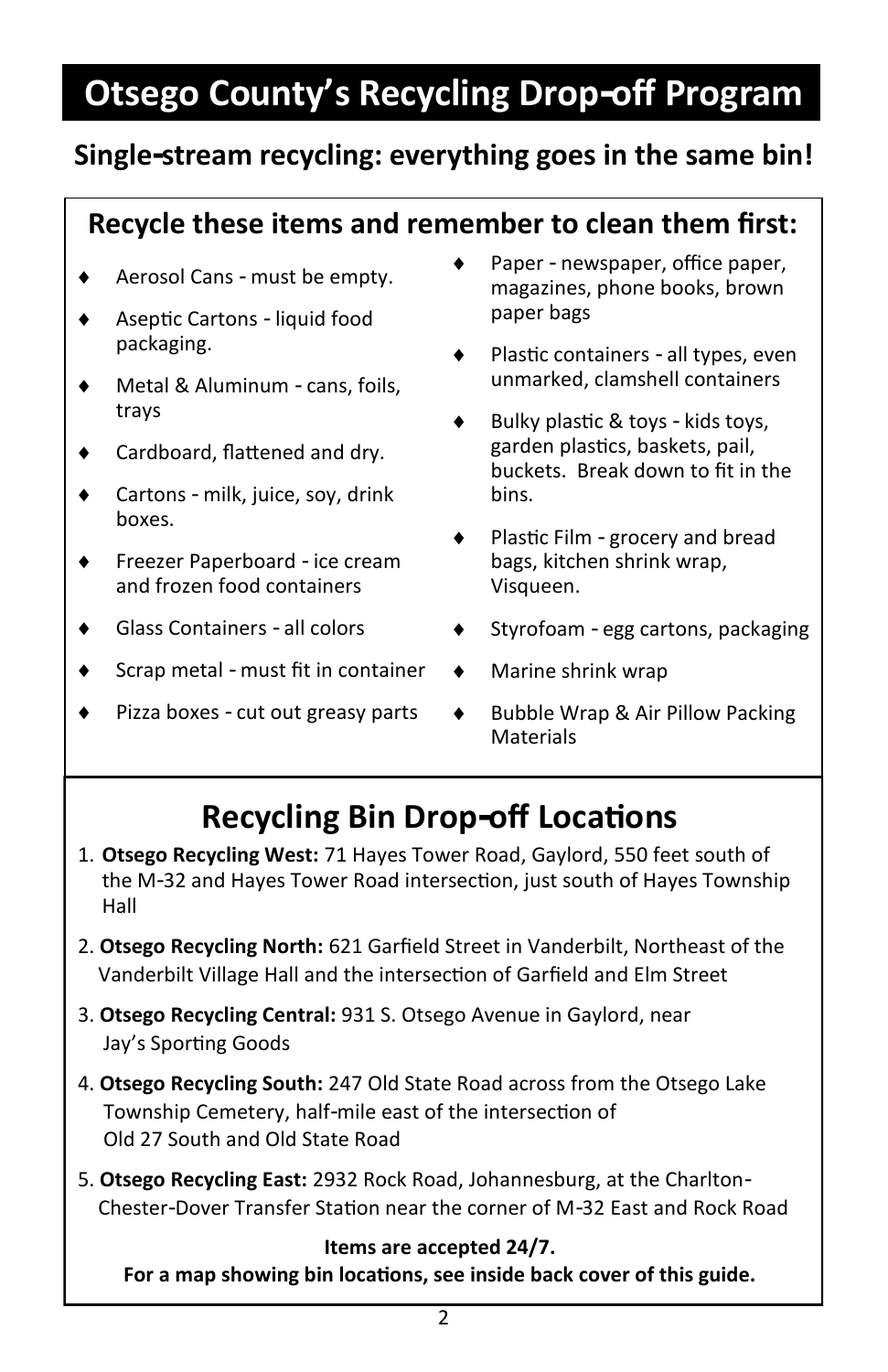## **Items that cannot be recycled**

Some items, like lithium batteries are dangerous for transportation, the recycling facility and facility employees.

- Batteries of all types.
- CDs and DVDs.
- Chain, hoses, rope, wire and tarps, can shut down the entire sorting facility after wrapping around and clogging the metering machine.
- Diapers, dirty or clean.
- Fluids are not accepted at any time.
- Styrofoam packing peanuts
- Glass windows, mirrors, cooking pans and TV/ computer monitor glass.
- Light bulbs, fluorescent, tubes, CFLs, LEDs or any type of light bulb
- Hazardous waste and solvents
- **Medications**
- Paint, latex and oil paints and stains
- **Sharps**
- Dishes

## **Wishful Recycling:** *When in doubt, throw it out.*

**Wishful recycling** or tossing items in the recycling bin that you hope are recyclable or think should be, could be contaminating inbound streams of recyclable materials and causing tons (literally, tons) of recycled items to be sent to landfills instead of being recycled. It truly does more harm than good.

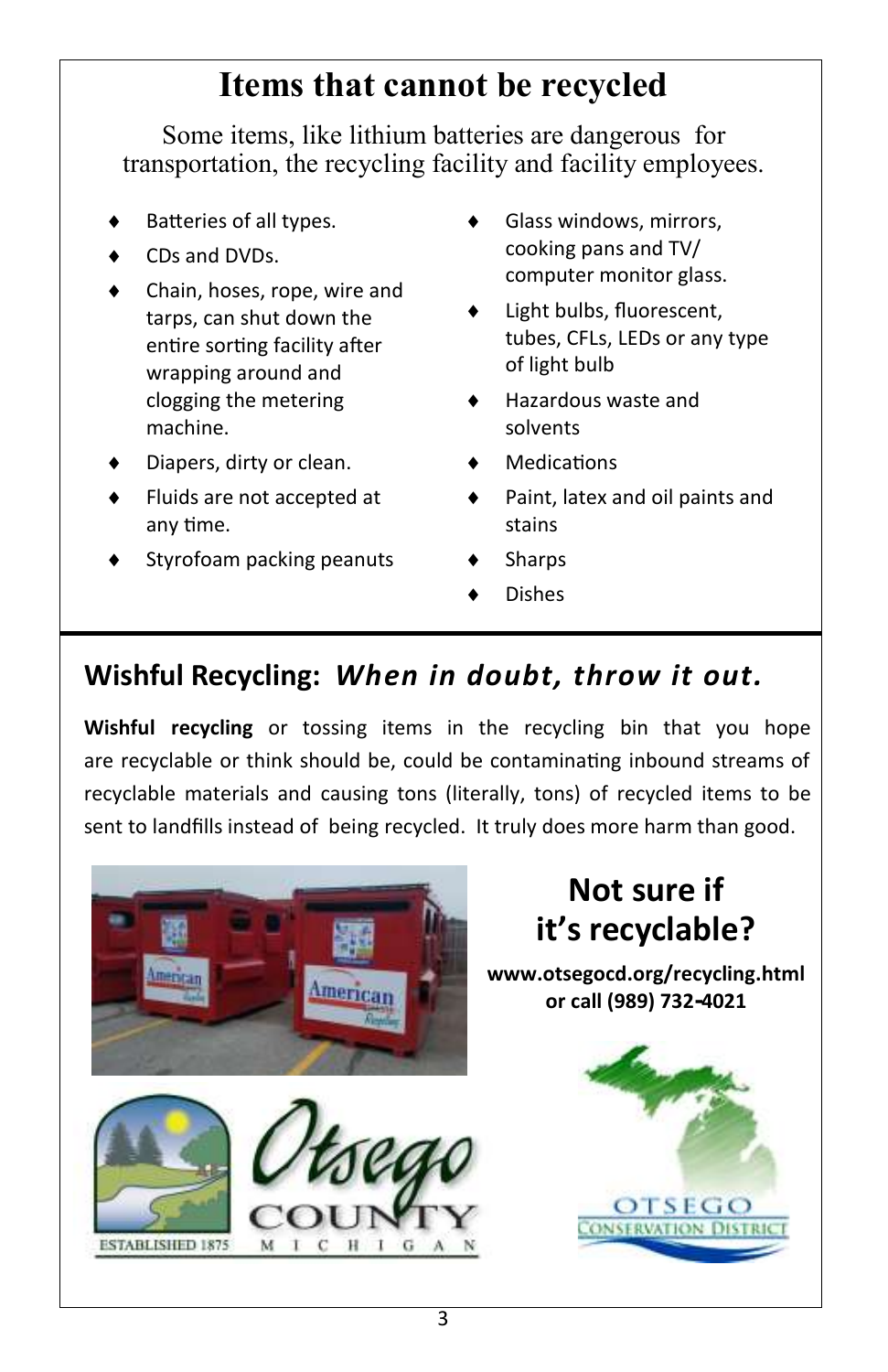## **OTSEGO COUNTY HOUSEHOLD HAZARDOUS WASTE DISPOSAL & ELECTRONICS RECYCLING DAY**

### **HHWD ACCEPTED MATERIALS**

- ◆ Flammables
- ◆ Poisons
- ◆ Corrosives
- ◆ Reactives
- Fuels
- ◆ Oil
- Antifreeze
- Automotive Liquids
- ◆ Solvents
- Acids
- $\triangle$  Bases
- Fertilizers
- ◆ Pesticides
- Any Household Chemical Products
- ◆ Oil-based Paints & Stains
- Latex Paints (See pages 5 & 26)
- Paint Thinner
- Asbestos-Contaminated Materials
- ◆ Propane Cylinders
- ◆ Mercury
- **◆ Batteries**
- ◆ PCB-Containing Lamp Ballasts
- ◆ Fluorescent Bulbs & Tubes
- ◆ Inks & Printer Cartridges
- ◆ Smoke Detectors
- $\triangle$  Fire Extinguishers
- ◆ Aerosol Cans
- ◆ Cleaners
- ◆ Detergents
- ◆ Degreasers
- ◆ Drain Cleaners
- Grease
- ◆ Thermometers
- Wax

**Saturday, June 4, 2022, 9 a.m.-2 a.m.**

Otsego County Road Commission

669 W. McCoy Rd., Gaylord, MI 49735

**FREE** For Otsego County Residents & Landowners.

This program has been made possible through the recycling millage.

### **E-WASTE ACCEPTED**

- ◆ Desktops
- ◆ Laptop Computers
- Tablets & Computer Monitors
- Televisions
- Desktop Printers
- Fax Machines
- Computer Keyboards
- Mice
- Gaming Consoles
- DVD Players & **VCRS**
- Desktop Scanners
- Cell Phones



4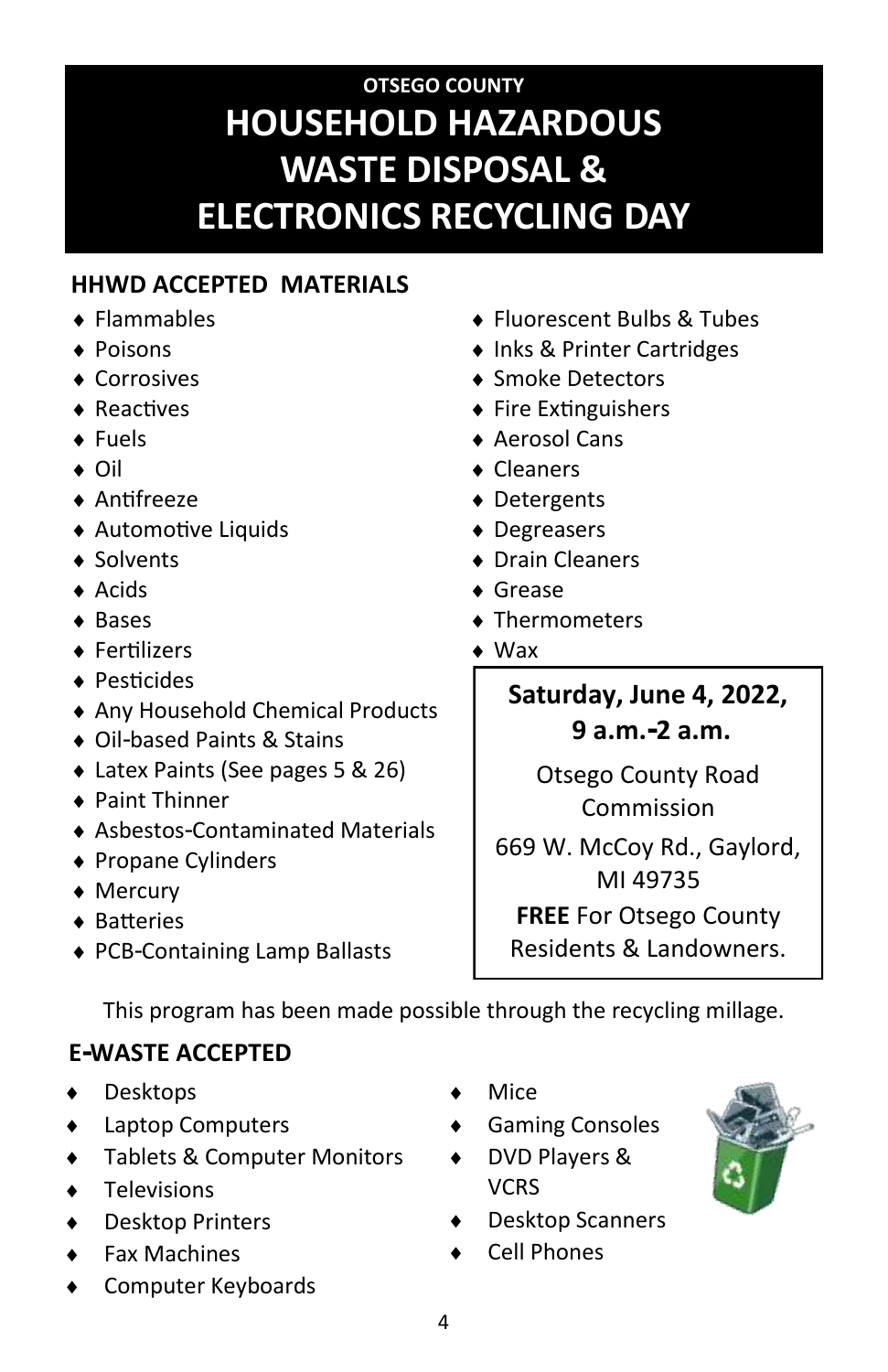## **OTSEGO COUNTY HOUSEHOLD HAZARDOUS WASTE DISPOSAL & ELECTRONICS RECYCLING DAY**

### **ELETRONICS NOT ACCEPTED**

- **Microwaves**
- Vacuums
- Coffee
- Toasters
- **Mixers**



### Lamps

- Irons
- Blow Dryers
- Curling Irons



- 1. E-waste accounts for 70% of toxic waste production.
- 2. Recycling e-waste can save enough energy to power thousands of homes per year.
- 3. E-waste is the world's fastest-growing trash source. Source: united electronic recycling

## **Household Hazardous Waste Collection for Businesses**

We want to make it simple for you to dispose of hazardous waste properly! Our HHW program can take hazardous materials from businesses and organizations which meet both of the following criteria: Produce less than 220 pounds of hazardous waste a month and never accumulate more than 2,200 pounds of material at a time. Call (989) 732-4021 for more information. Fees may apply.



- **Helpful Hints:** Many items can be recycled for free in Otsego County. Refer to this booklet.
	- Please do not mix liquids. Keep them in their original containers if possible.
	- When you arrive at the drop-off, please stay in your vehicle. Our contractors will unload your materials from your vehicle.

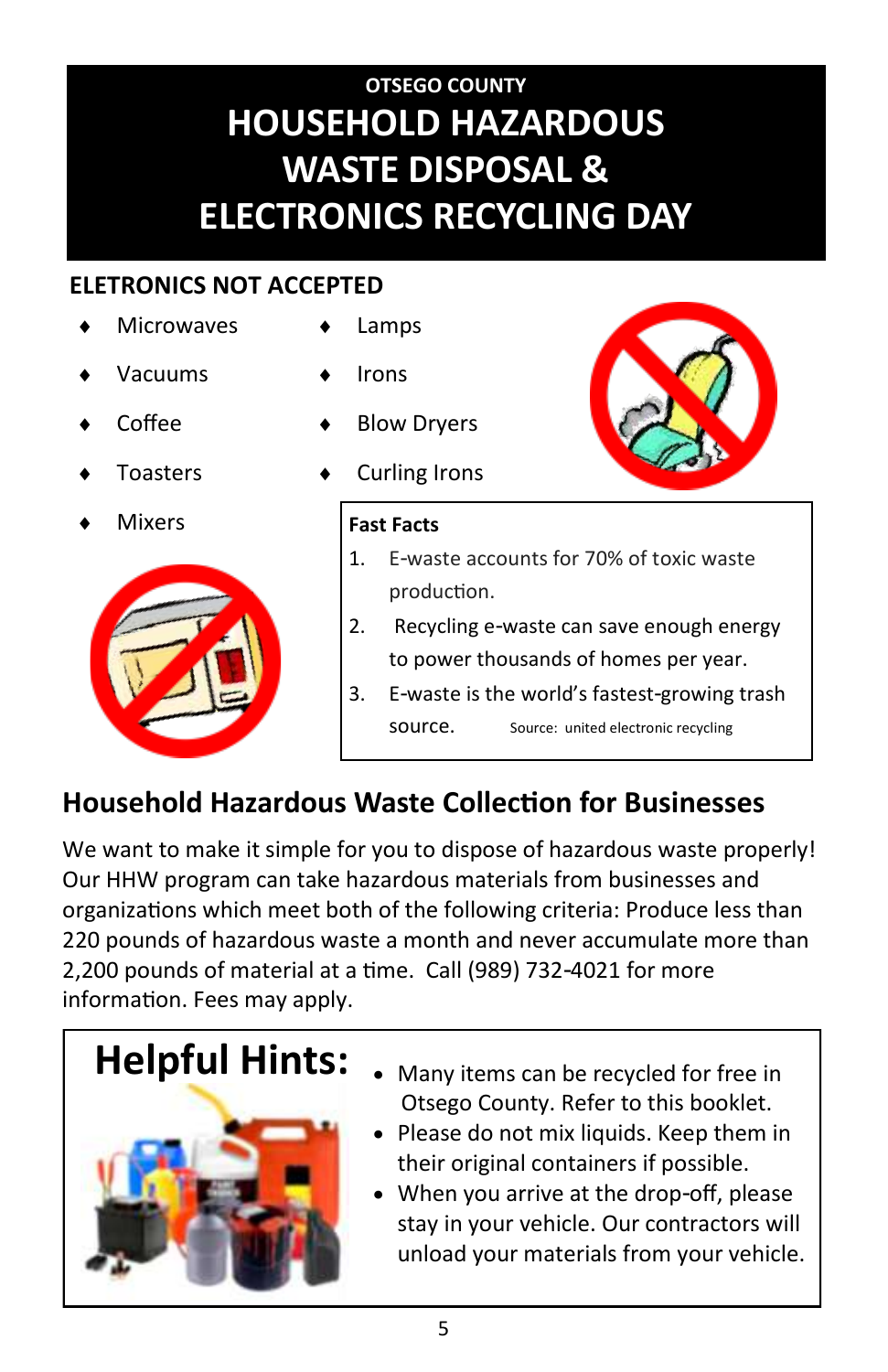## **OTSEGO COUNTY HOUSEHOLD HAZARDOUS WASTE DISPOSAL & ELECTRONICS RECYCLING DAY**

## **What can't I bring?**

- Weapons, explosives, ammunition, radioactive materials
- Debris, asphalt, shingles, building supplies and trash since it is not considered household hazardous waste
- Modern Latex Paint. Latex paints only qualify as hazardous waste and must be disposed at HHWD if they:
	- Were manufactured before 1980 May contain lead
	- Are labeled "mildew resistant" Contain pesticides
	- Are labeled "wood preservative" Contain pesticides

### **Disposing of Latex Paints**

Latex paint is less toxic than oil-based paint, but it still contains chemicals. When not disposed of properly it can seep into groundwater and bodies of water. While it's okay to rinse brushes and rollers and clean your hands at a sink after painting with latex, do not pour paint down the drain. Instead, try these options:

- Take to the Emmet County Drop-off Center. Call (231) 348-0640 or visit www.emmetcounty.org/latex-paint-is-recyclable-529/ for more information.
- Dry it up: Use kitty litter, shredded paper or sawdust to absorb the remaining paint; after it dries dispose of the can in the garbage.
- Donate it: Ask friends and neighbors if they need paint for a small project. Local schools or theater groups sometimes look for free paint for art projects and sets.
- Store it: Save leftover paint for future touch-ups. To prevent paint from drying out, wrap the can's lid with plastic wrap, making sure the lid fits securely and doesn't leak.

For more information concerning the Household Hazardous Waste Disposall & Electronics Recycling Day, please contact the Otsego Conservation District Phone: (989) 732-4021 Web: www.otsegocd.org Facebook: facebook.com/otsegocd 800 Livingston Blvd., Ste. 4A, Gaylord, MI 49735

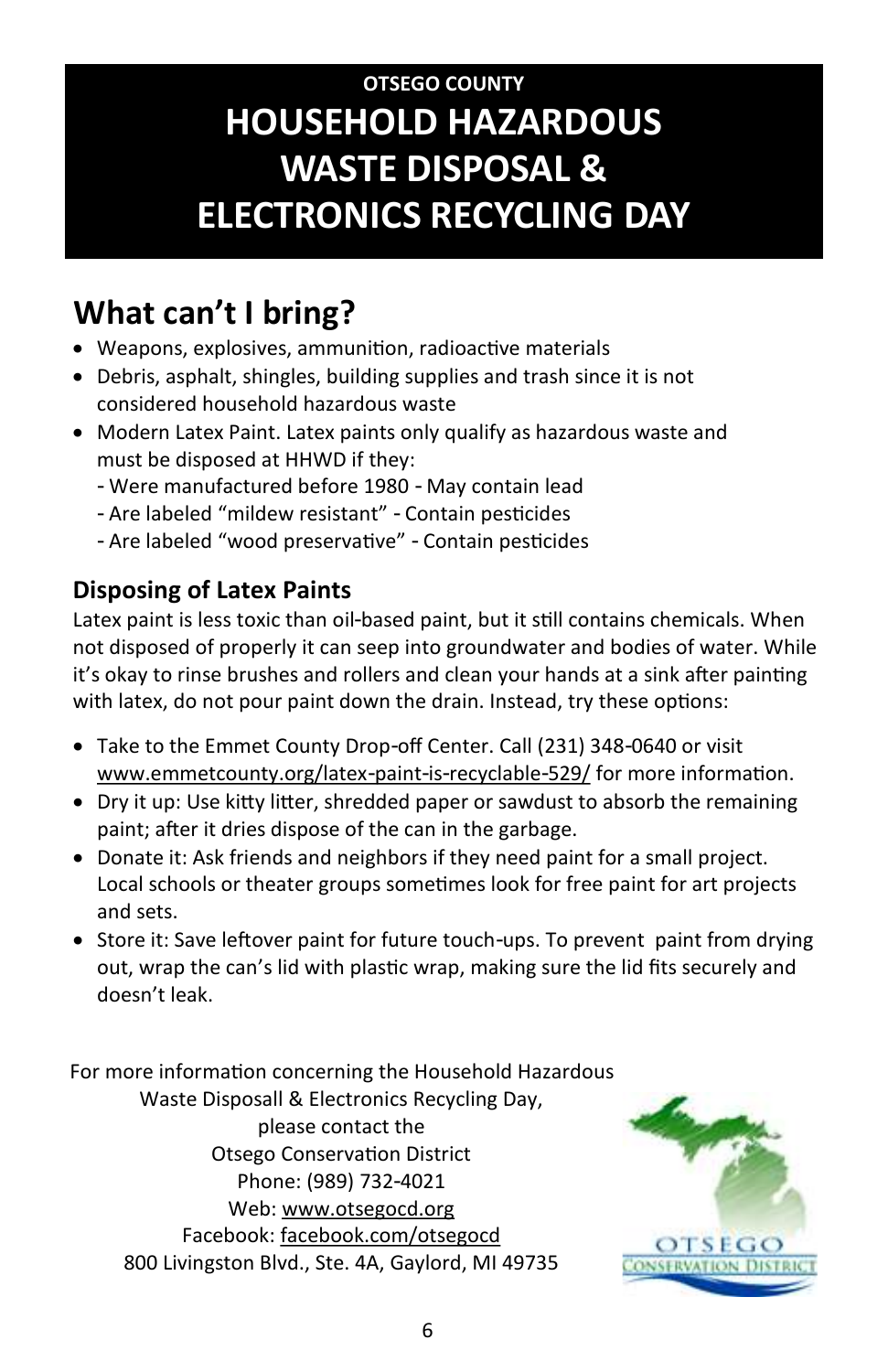## **RECYCLING & HOUSEHOLD HAZARDOUS WASTE DISPOSAL LOCATIONS**

### **AEROSOLS & AEROSOL CANS**

#### **County of Otsego Household Hazardous Waste Disposal Day**

For information on upcoming dates and accepted items see page 4 of this guide, check the county website or contact the conservation district. County website: www.otsegocountymi.gov/212/Recycling-Information Phone: (989) 732-4021 (Otsego Conservation District)

#### **ANTIFREEZE**

#### **Advance Auto Parts**

Address: 111 N. Ohio Avenue**,** Gaylord, MI 49735 Phone: (989) 732-4566 Website: https://stores.advanceautoparts.com/mi/gaylord/ Note: Antifreeze not mixed with oil or gas. Limit of 5 gallons per visit.



#### **County of Otsego Household Hazardous Waste Disposal Day**

For information on upcoming dates and accepted items see page 4 of this guide, check the county website or contact the conservation district. County website: www.OtsegoRecycling.org Phone: (989) 732-4021 (Otsego Conservation District)

#### **APPLIANCES**

#### **A & L Iron and Metal Company**

Address: 2000 Milbocker Rd., Gaylord, MI 49735 Phone: (989) 732-5900 Website: www.alironandmetal.com Items: Freezers, refrigerators, A/C units: Must be tagged as freon free by a certified technician, Metal Gas Grills, Lawnmower's and other yard equipment: Must be free of all liquids.

**American Waste/ GFL Environmental**  Address: 10164 M-32, Elmira, MI 49730 Phone: (989) 732-4243 Website: https://americanwaste.org Note: Freezers, refrigerators, A/C units, dehumidifiers: Must be tagged as freon free by a certified technician.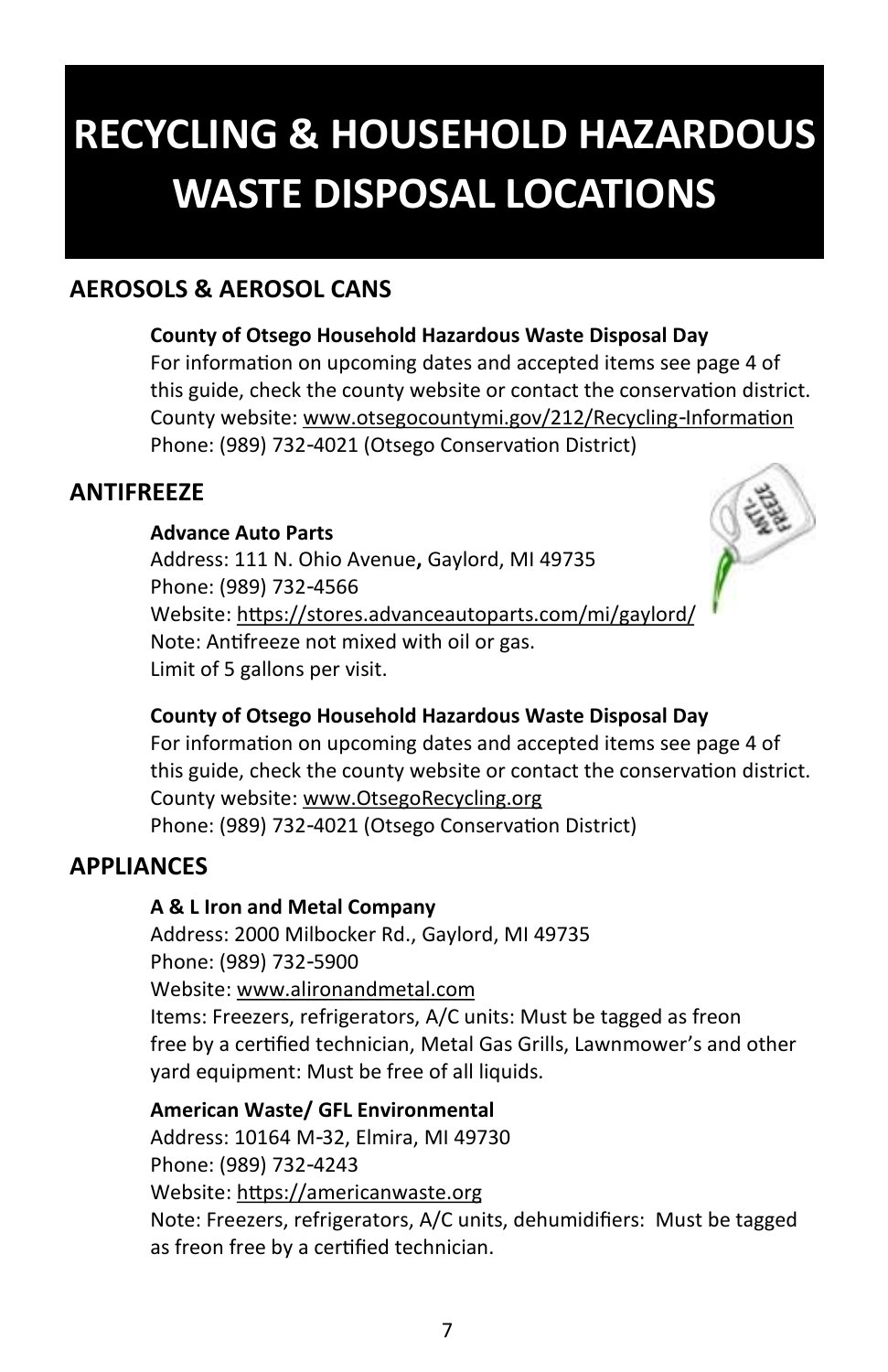### **APPLIANCES Continued**

#### **East Jordan Auto Parts**

Address: 7399 Fair Rd, East Jordan, MI 49727 Phone: (231) 536-2322 Website: www.ejautoparts.com Items: All Appliances (Anything Metallic) Note: There is NO charge for freon removal. Please remove any glass or plastic shelving and drawers before dropping off.

#### **Emmet County Recycling Drop-off Center**

Address: 7363 Pleasant view Rd., Harbor Springs, MI Phone: (231) 348-0640 Website: www.emmetrecycling.org Items: Large and small appliances made of mental. Note: Please throw away removable parts not made of metal glass carafes, microwave turntables, etc. Small appliances are free to drop off if metal. For large appliances, there's a \$5 per item handling fee. For refrigerators, freezers, air conditioners or dehumidifiers: If not tagged by a certified technician (by law) add a fee of \$15 up to 36" in diameter, and add \$25 over 36" in diameter

#### **Goodwill Industries**

Address: 1361 Pineview Dr., Gaylord, MI 49735 (Walmart Plaza in front of Lowe's) Phone: (989) 705-1747



Items: Small, working appliances and electronics. Computers & flat screen monitors.

No microwaves, TVs, or large appliances such as ovens, refrigerators, washers, dryers, no toner printers, or laptops.

#### **Great Lakes Energy & Presque Isle Energy**

Website: https://www.gtlakes.com/2022/01/10/energy-saving program-to-change-in-2022/

Notes: Details to come, check out the web site

#### **Kalkaska County Recycling Center**

Website: [www.goodwillnmi.org](http://www.goodwillnmi.org/)

Address: 904 Island Lake Rd., Kalkaska, MI 49646 Phone: (231) 384-1304 Website: https://www.kalkaskacounty.net/departments/recycling/ index.php

Note: Call or check website for fees and item preparation guidelines.

#### **Lowe's**

Address: 600 Edelweiss Village Parkway, Gaylord MI 49736 Phone: (989) 705-3920 Note: Fee of \$30 per appliance.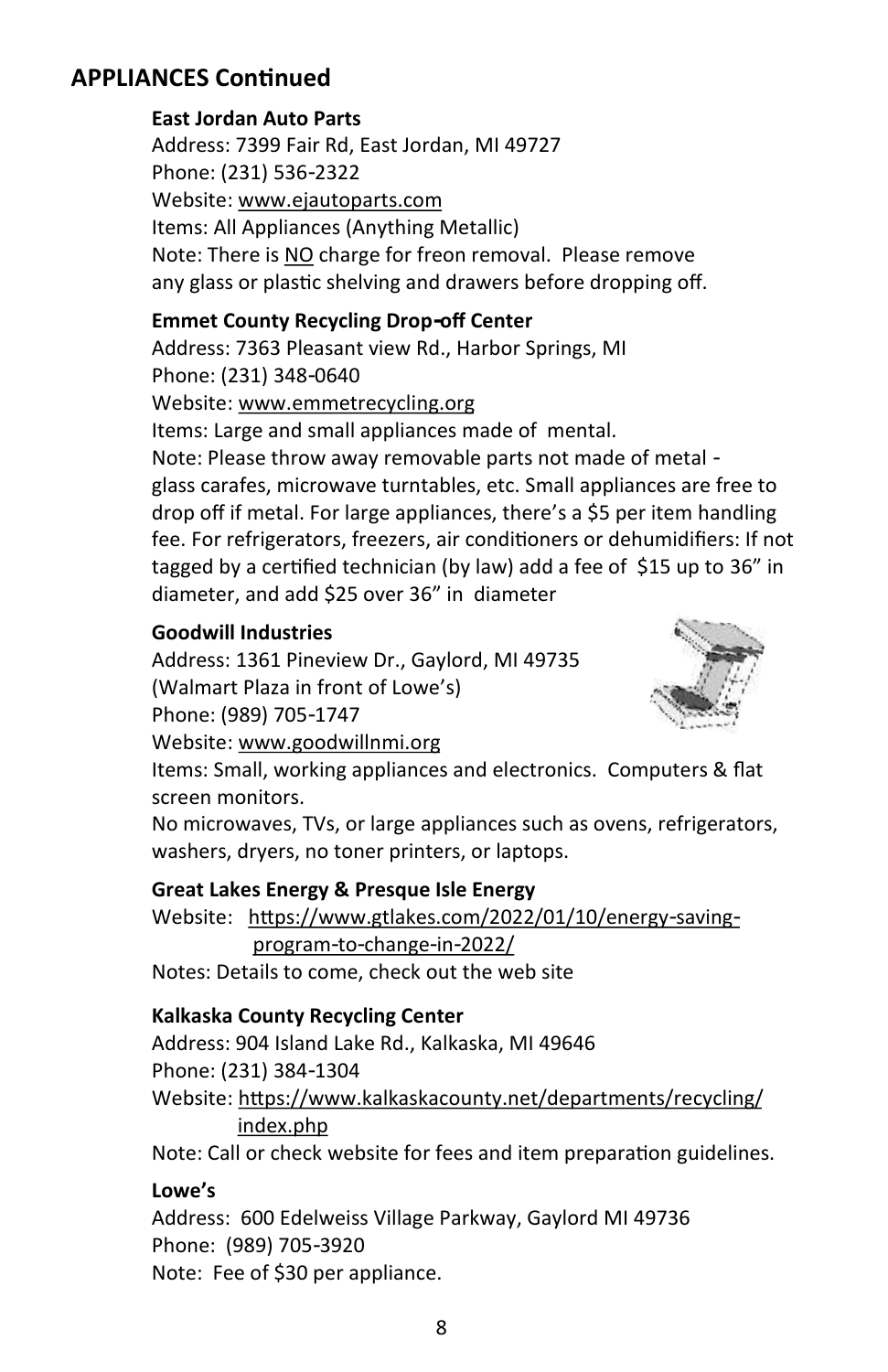### **APPLIANCES Continued**

#### **Otsego County Habitat ReStore**

Address: 526 Edelweiss Village Pkwy., Gaylord, MI 49735 (near Lowe's) Phone: (989) 731-4506 Website: http://otsegohabitat.org Click on "ReStore" Items: Smaller microwaves, small appliances and large appliances that are white, almond, black, and stainless steal. Must be clean, in working order and less than 15 years old. No green or gold appliances. Call for more details.

#### **AUTOMOBILES & AUTOMOBILE PARTS**

#### **East Jordan Auto Parts**

Address: 121 Elm Street, East Jordan, MI 49727 Phone: (231) 536-2322 Items: Auto bodies and metal scrap parts, snowmobiles, small propane tanks, scrap cars. Website: www.ejautoparts.com

#### **Goodwill Industries**

Address: 1361 Pineview Dr., Gaylord, MI 49735 (Walmart Plaza near Lowe's) Phone: (989) 705-1747 Website: [www.goodwillnmi.org](http://www.goodwillnmi.org/) Items: Donations of cars, trucks, vans, motorcycles, RVs, boats and snowmobiles on trailers. For items that are not titled, registration must be provided. Can be working or not working. Call for details.

#### **BATTERIES (CAR)**

#### **Advance Auto Parts**

Address: 111 N. Ohio Avenue**,** Gaylord, MI 49735 Phone: (989) 732-4566

#### **Auto Value Gaylord**

Address: 1789 S. Otsego Avenue, Gaylord, MI 49735 Phone: (989) 732-2365

#### **AutoZone**

Address: 409 S. Otsego Avenue, Gaylord, MI 49735 Phone: (989) 731-4898 Note: Receive \$5.00 for each car battery turned in for recycling, up to 5 batteries a day.

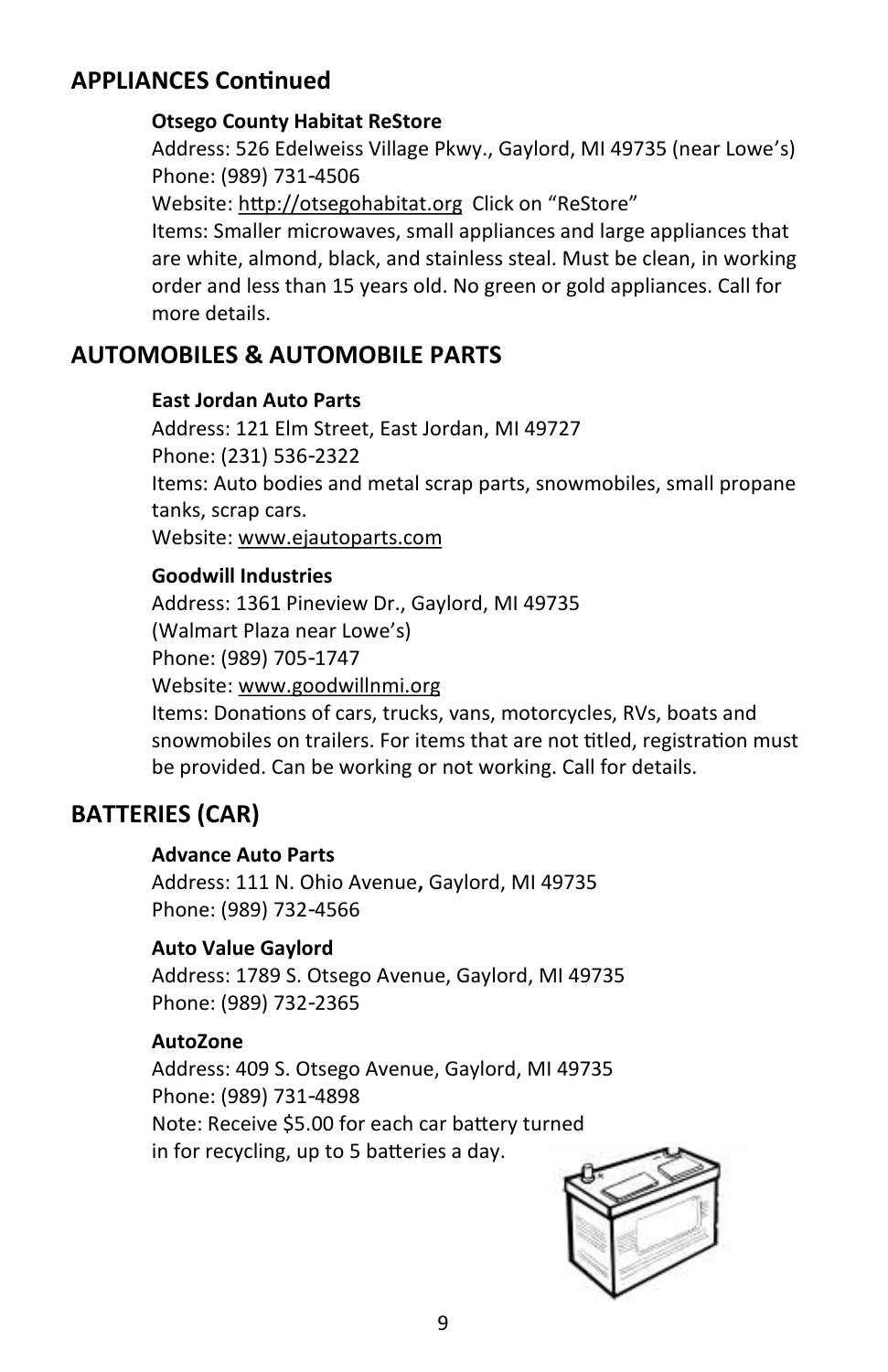### **BATTERIES (CAR) Continued**

**East Jordan Auto Parts** Address: 7399 Fair Rd, East Jordan, MI 49727 Phone: (231) 536-2322 Website: www.ejautoparts.com

**Emmet County Recycling Drop-off Center**  Address: 7363 Pleasantview Rd, Harbor Springs, MI Phone: (231) 348-0640 Website: www.emmetrecycling.org

**Kalkaska County Recycling Center**

Address: 904 Island Lake Rd., Kalkaska, MI 49646 Phone: (231) 384-1304 Website: <http://kalkaskacounty.net/recycling.asp> Note: Call or check website for fees and item preparation guidelines.

#### **Tractor Supply**

Address: 1286 S. Otsego Avenue, Gaylord, MI 49735 Phone: (989) 705-1256

**Walmart Tire & Lube Express** Address: 950 Edelweiss Village Parkway, Gaylord, MI 49735 Phone: (989) 732-5280 Note: Only one car battery per visit

### **BATTERIES (HOUSEHOLD)**

**Auto Value Gaylord**

Address: 1789 S. Otsego Avenue, Gaylord, MI 49735 Phone: (989) 732-2365 Items: AAA, AA, C, D, 9V batteries

#### **Comprenew**

Phone: (616) 451-4400 Batteries: \$1.00 per pound Note: Call for more details and to set up a pick up. Other fees may apply.



#### **County of Otsego Household Hazardous Waste Disposal Day**

For information on upcoming dates and accepted items see page 4 of this guide, check the county website or contact the conservation district. County website: www.OtsegoRecycling.org Phone: (989) 732-4021 (Otsego Conservation District)

**Emmet County Recycling Drop-off Center**  Address: 7363 Pleasantview Rd., Harbor Springs, MI Phone: (231) 348-0640 Website: www.emmetrecycling.org

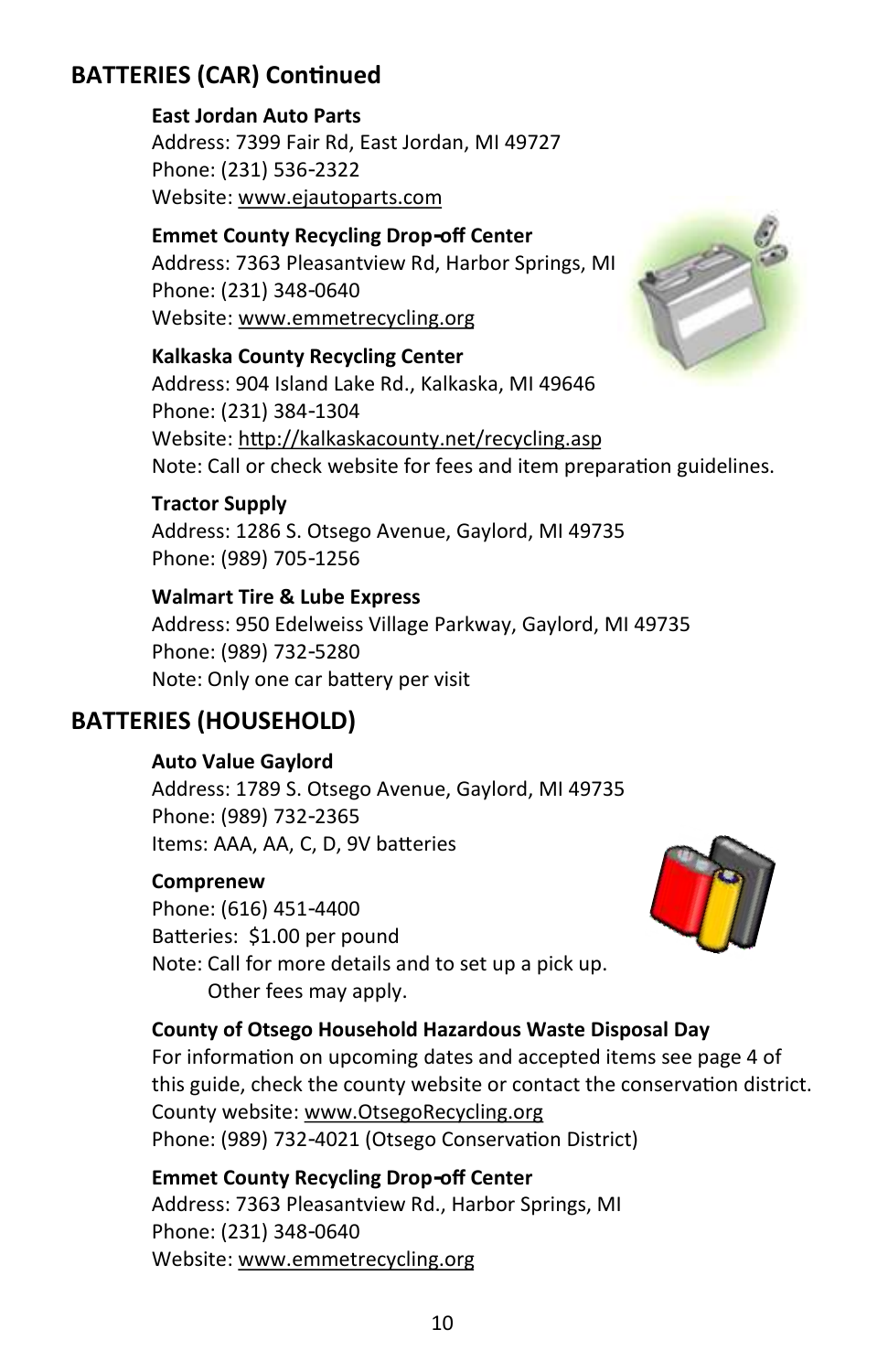### **BATTERIES (HOUSEHOLD) Continued**

#### **Meyer ACE Hardware**

Address: 1961 S. Otsego Avenue, Gaylord, MI 49735 Phone: (989) 732-1394 Items: Rechargeable batteries, cell phone and laptop batteries, camera and power tool batteries

#### **Home Depot**

Address: 1381 W. Main Street, Gaylord, MI 49735 Phone: (989) 705-8471 Items: Rechargeable batteries for power tools

#### **Kalkaska County Recycling Center**

Address: 904 Island Lake Rd., Kalkaska, MI 49646 Phone: (231) 384-1304 Website: <http://kalkaskacounty.net/recycling.asp> Note: Call or check website for fees and item preparation guidelines.

#### **Lowe's**

Address: 600 Edelweiss Village Parkway, Gaylord, MI 49735 Phone: (989) 705-3920 Items: Rechargeable batteries for power tools, tractors, lawnmowers

### **BUBBLE WRAP & AIR PILLOW PACKING MATERIALS**

#### **County of Otsego Recycling Drop-off Program**

Address: See page 2 or inside back cover of this guide for bin locations Phone: (989) 732-4021 (Otsego Conservation District) Website: [www.otsegocd.org/recycling.html](http://www.otsegocd.org/recycling.html) Note: For materials accepted, item preparation guidelines, please see pages 2 and 3 of this guide, contact the Otsego Conservation District or visit the website above.

#### **CARDBOARD**

#### **County of Otsego Recycling Drop-off Program**

Address: See page 2 or inside back cover of this guide for bin locations Phone: (989) 732-4021 (Otsego Conservation District)

Website: [www.otsegocd.org/recycling.html](http://www.otsegocd.org/recycling.html)

Note: For materials accepted, item preparation guidelines, please see pages 2 and 3 of this guide, contact the Otsego Conservation District or visit the website above.

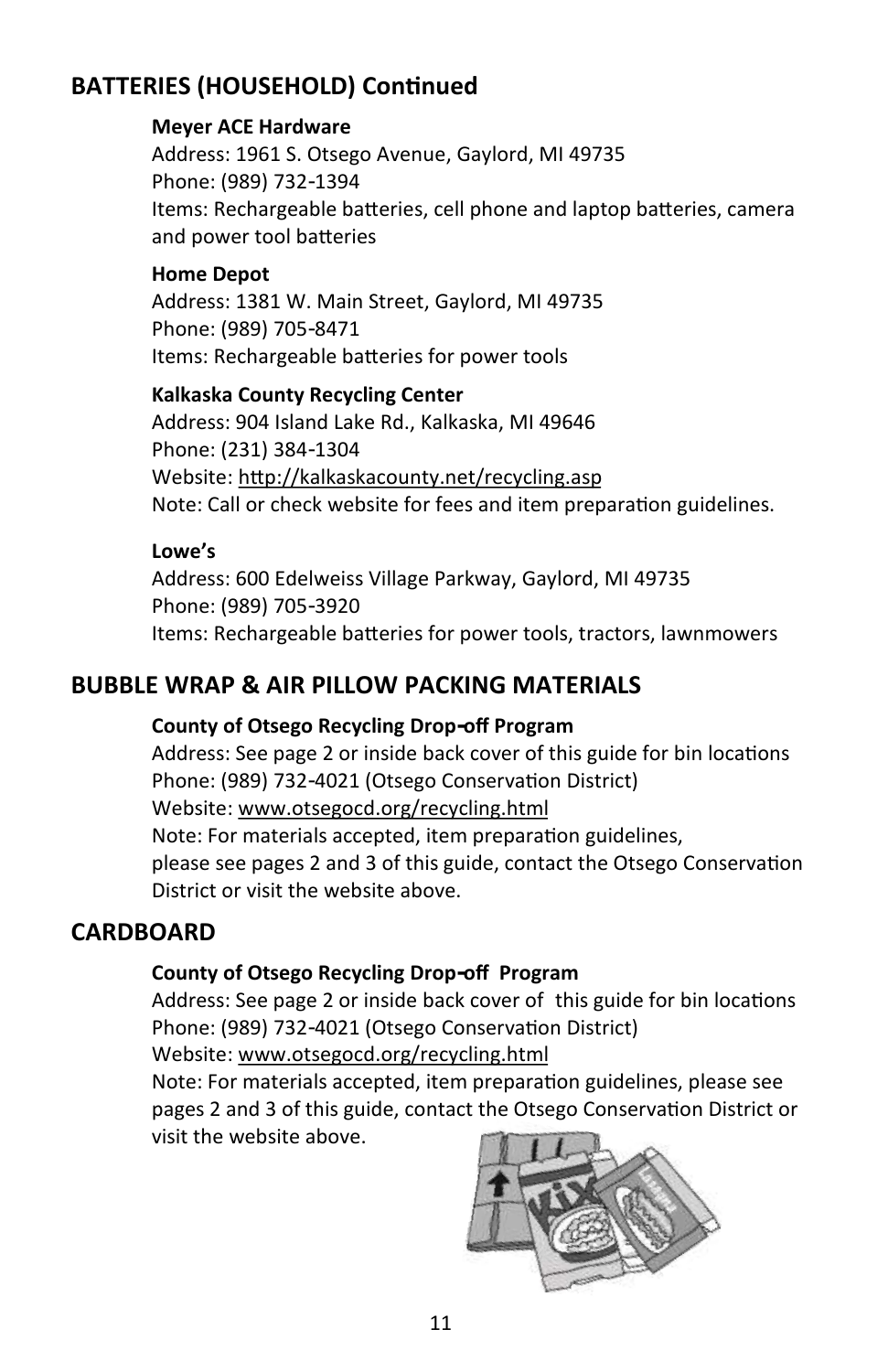### **CELL PHONES**

#### **County of Otsego Household Hazardous Waste Disposal Day**

For information on upcoming dates and accepted items see page 4 of this guide, check the county website or contact the conservation district. County website: [www.otsegocd.org/recycling.html](http://www.otsegocd.org/recycling.html) Phone: (989) 732-4021 (Otsego Conservation District)

#### **Emmet County Recycling Drop-off Center**

Address: 7363 Pleasantview Rd., Harbor Springs, MI Phone: (231) 348-0640 Website: www.emmetrecycling.org

#### **Gaylord Community Funeral Home**

850 North Center Avenue P.O. Box 249, Gaylord, Michigan 49734 Phone: (989) 732-2230 Website: www.gaylordfuneralhome.com

#### **Goodwill Industries**

Address: 1361 Pineview Dr., Gaylord, MI 49735 (Walmart Plaza in front of Lowe's) Phone: (989) 705-1747 Website: [www.goodwillnmi.org](http://www.goodwillnmi.org/) Details: Donated cell phones in working or non-working order

#### **Kalkaska County Recycling Center**

Address: 904 Island Lake Road., Kalkaska, MI 49646 Phone: (231) 384-1304 Website: http://kalkaskacounty.net/recycling.asp Note: Call or check website for locations, fees and item preparation.

### **CHEMICALS & CLEANING PRODUCTS**

#### **County of Otsego Household Hazardous Waste Disposal Day**

For information on dates and accepted items see page 4 of this guide, check the county website or contact the Conservation District. County website: [www.otsegocd.org/recycling.html](http://www.otsegocd.org/recycling.html) Phone: (989) 732-4021 (Otsego Conservation District)

**Emmet County Household Chemical Drop-Off Days** Address: 7363 Pleasantview Rd., Harbor Springs, MI Phone: (231) 348-0640 Website: http://www.emmetrecycling.org/what-can-i-do-with/paint/ chemicals/#Household Chemical Drop Off Details: No charge for Emmet County residents. \$2 per pound for out-ofcounty participants. Held 3 times a year. Call or check the website for information and to set up an appointment.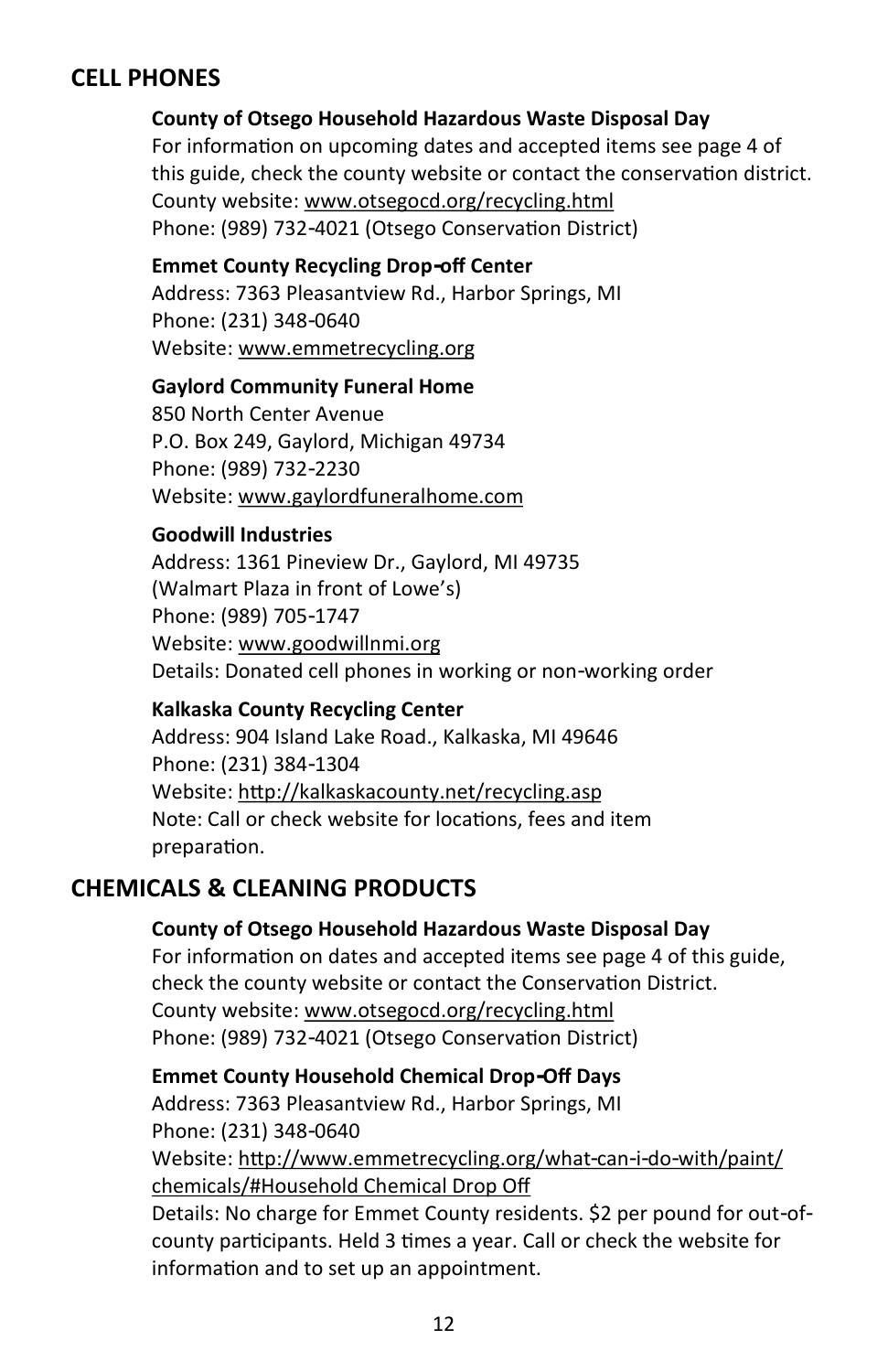### **Natural Home Remedies: Less Toxic Alternatives to Common Household Cleaners**

Many brand-name cleaners used in households today contain toxic or hazardous chemicals. There are less toxic alternatives that can be used. These solutions are typically more cost-effective.

| <b>PURPOSE</b>        | <b>LESS TOXIC ALTERNATIVE</b>                                                                                              |
|-----------------------|----------------------------------------------------------------------------------------------------------------------------|
| All-purpose cleaner   | Mix 1/2 cup vinegar + 1/4 cup baking soda (or 2 teaspoons<br>borax) into 1/2 gallon of water                               |
| Bathroom mold         | Mix one part hydrogen peroxide with 2 parts water in spray<br>bottle; wait 1 hour before rinsing                           |
| Bleach                | <b>Borax</b>                                                                                                               |
| Car battery corrosion | Baking soda and water                                                                                                      |
| Carpet stains         | Club soda                                                                                                                  |
| Coffee and tea stains | Moist salt; for coffee makers add 2 cups water and 1/4 cup<br>vinegar and bring to a boil, rinse with water and wipe clean |
| Dishwasher soap       | Mix equal parts of borax and washing soda                                                                                  |
| Disinfectant          | Mix 2 teaspoons borax, 4 tablespoons vinegar and 3 cups hot<br>water                                                       |
| Drain cleaner         | 1/2 cup baking soda down drain and add 1/2 cup vinegar wait<br>15 minutes and flush with warm water                        |
| Fertilizer            | Compost and vermicomposting                                                                                                |
| Furniture polish      | 1 tablespoon lemon oil in 1 pint mineral oil                                                                               |
| Garbage disposal      | Ground lemon                                                                                                               |
| Grease removal        | Borax on damp cloth                                                                                                        |
| Ink spot remover      | Cold water and 1 tablespoon cream of tartar and 1 tablespoon<br>lemon                                                      |
| Laundry detergent     | Mix 1 cup Ivory soap, 1/2 cup washing soda and 1/2 cup bo-<br>rax. Use 1 Tbsp. for light loads; 2 Tbsp. for heavy loads.   |
| Oil and grease spots  | For small spills on the garage floor, add baking soda and scrub<br>with wet brush                                          |
| Oven cleaner          | 2 tablespoons liquid soap and 2 tablespoons borax and warm<br>water                                                        |
| Per odor remover      | Cider vinegar                                                                                                              |
| Rust removal          | Lemon juice, salt and sunlight                                                                                             |
| Window cleaner        | Mix 2 teaspoons of white vinegar with 1 liter warm water                                                                   |

### Please visit this website for more tips and alternatives: http://eartheasy.com/live\_nontoxic\_solutions.htm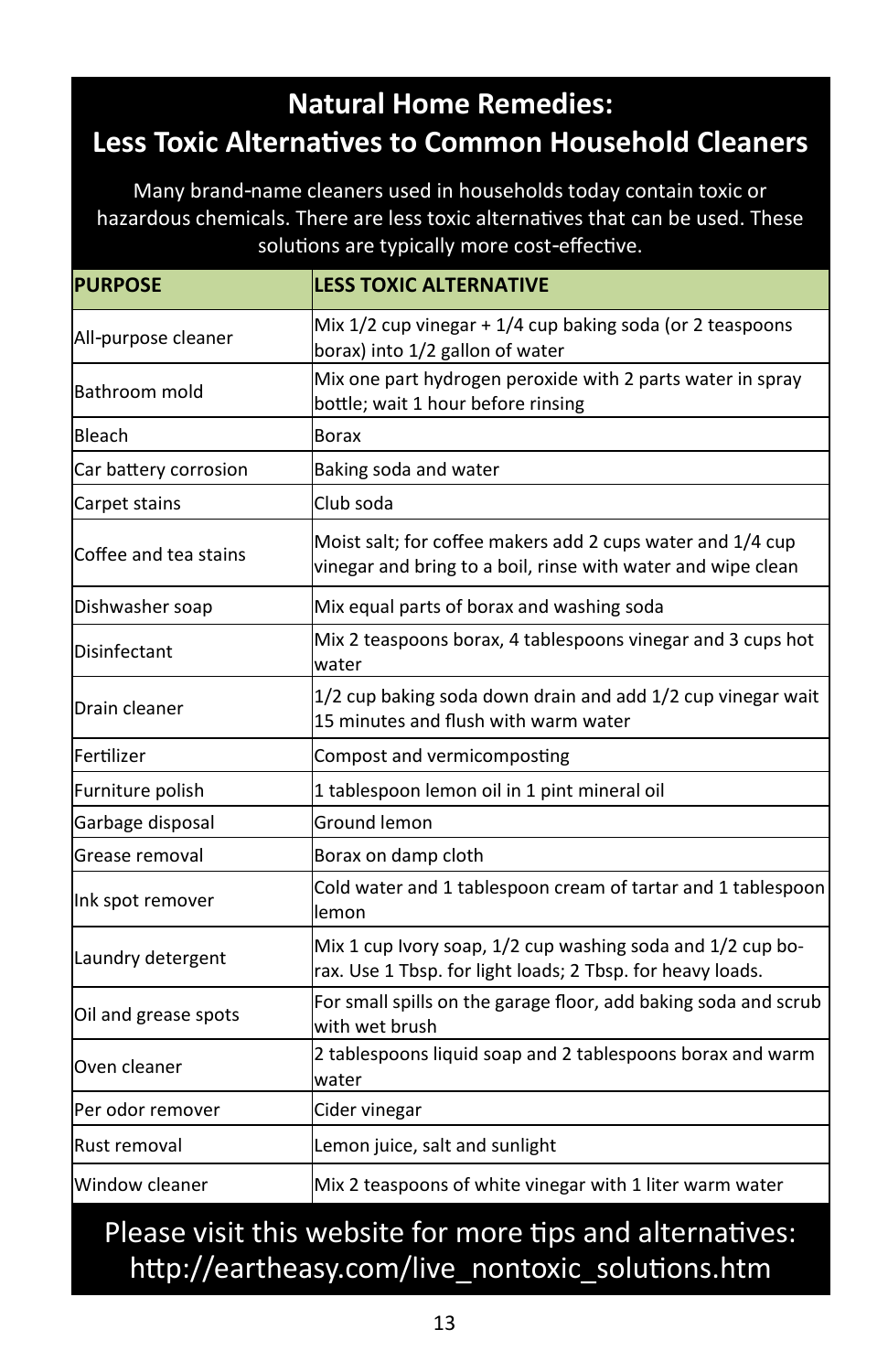### **COMPUTERS & PRINTERS**

#### **Comprenew**

Phone: (989) 858-5657 Website: www.comprenew.org Items: Batteries, LCD/Plasma flat screen monitors and TVs, printers/scanners/copiers, CRT devices, all items containing refrigerants, all other electronics. Note: Call for prices and pick up fees may apply.



#### **Goodwill Industries**

Address: 1361 Pineview Dr., Gaylord, MI 49735 (near Lowe's) Phone: (989) 705-1747

Website: [www.goodwillnmi.org](http://www.goodwillnmi.org/)

Items: Goodwill Industries recycles the following items in any condition: All computer equipment including desktop computers, laptops, flat screen monitors, printers, scanners, hard drives (external or internal), keyboards, mice, speakers, cords and cables & software. (No ink or toner cartridges, no old monitors).

#### **Kalkaska County Recycling Center**

Address: 904 Island Lake Road, Kalkaska, MI 49646 Phone: (231) 384-1304 Website: <http://kalkaskacounty.net/recycling.asp> Note: Call or check website for fees and item preparation guidelines.

#### **County of Otsego Recycling Drop-off Program**

Address: See page 2 or inside back cover of this guide for bin locations Phone: (989) 732-4021 (Otsego Conservation District) Website: [www.otsegocd.org/recycling.html](http://www.otsegocd.org/recycling.html) Note: For materials accepted, item preparation guidelines, please see pages 2 and 3 of this guide, contact the Otsego Conservation District or visit the website above.

#### **State of Michigan**

Free TV, computer and electronics recycling is available through registered manufacturers. Visit: [www.michigan.gov/deqwaste.](http://www.michigan.gov/deqwaste) Click on "Solid Waste" then click on "Electronic Waste Takeback Program". Click on "Registered Manufacturers" for a list of manufacturers with free recycling programs. For questions, contact Steve Noble at 517-449-6153. If you have electronic equipment that is not collected and recycled through a manufacturer program, click on "[Additional Information on](http://www.michigan.gov/deq/0,1607,7-135-3585_4130_18096---,00.html)  [Electronic Waste Reuse and Recycling".](http://www.michigan.gov/deq/0,1607,7-135-3585_4130_18096---,00.html)

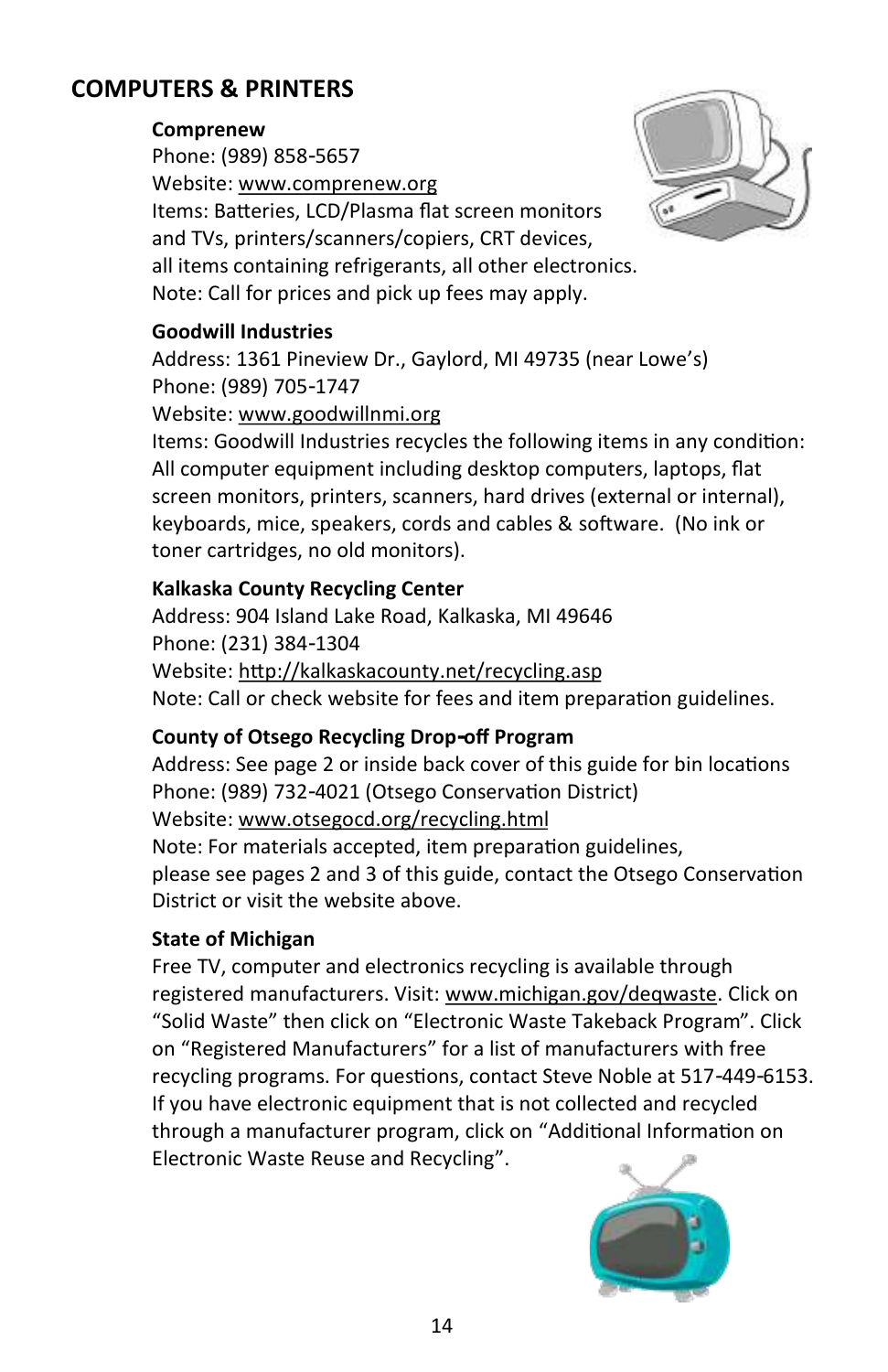### **CONSTRUCTION MATERIALS**

#### **American Waste**

Address: 10164 M-32, Elmira, MI 49730 Phone: (989) 732-4243 Items: Wood only– all quantities (fee) Call ahead for times accepted, fees and additional details. \$29/cubic yard

#### **Emmet County Recycling Drop-off Center**

Address: 7363 Pleasantview Rd., Harbor Springs, MI Phone: (231) 348-0640 Website: www.emmetrecycling.org Note: Please remove seats, faucets, etc. from plumbing fixtures. NO lead paint or asbestos.

Wood: No treated wood, plywood, particle board. No flashing. No cedar shakes, roll roofing, roofing tiles or drip edge. No drywall. Items accepted seasonally from April 1 to November 1.

#### **Otsego County Habitat ReStore**

Address: 526 Edelweiss Village Pkwy., Gaylord, MI 49735 ( near Lowe's) Phone: (989) 731-4506

Website: http://otsegohabitat.org Click on "ReStore"

Items: Cabinets, countertops, sinks, faucets, new flooring, new or like new lighting fixtures and ceiling fans, windows newer in frame (no single pane or storm), doors in good condition, electrical switches, hardware, nails, tools, drills, hammers, saws, garden tools, plumbing items, dimensional lumber 4' or longer, full bundle shingles only, new unopened paint cans, new duct work, etc. Call for more details.



#### **ELECTRONICS**

#### **Comprenew**

Phone: (616) 451-4400

Website: www.comprenew.org

Items: Batteries, LCD/Plasma flat screen monitors and TVs, printers/ scanners/copiers, CRT devices, air conditioners, dehumidifiers, mini fridges, home audio and gaming, ink & toner, uninterruptable power supplies VHS & disk media microwaves, all other electronics. Note: Call for prices and to set up pick up.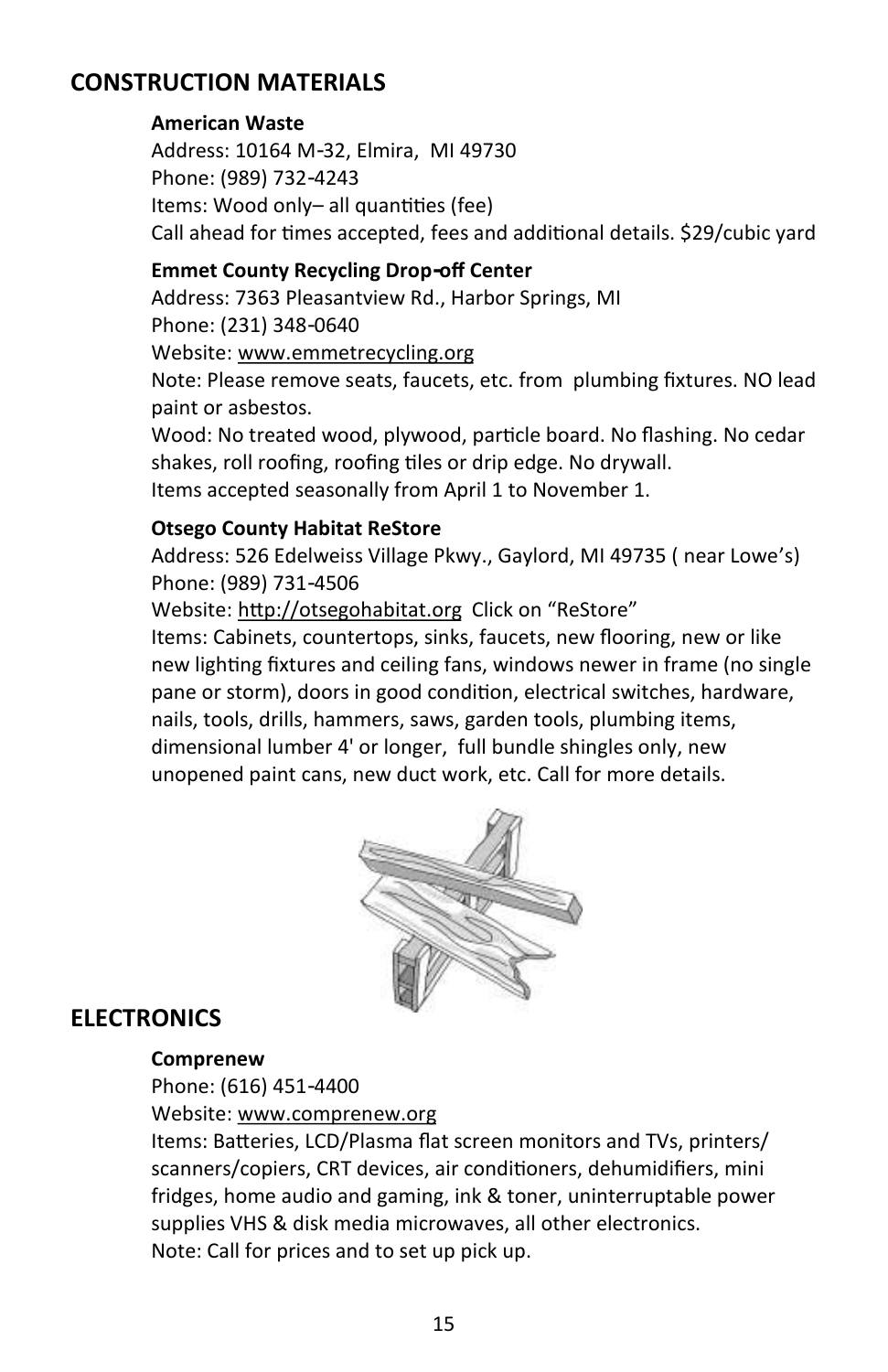### **ELECTRONICS Continued**

#### **County of Otsego Household Hazardous Waste Disposal Day and Electronics Waste Day**

For information on dates and accepted items see page 4 - 5of this guide, check the website or contact the Conservation District. Website: [www.otsegocd.org/recycling.html](http://www.otsegocd.org/recycling.html) Phone: (989) 732-4021 (Otsego Conservation District)

#### **Emmet County Recycling Drop-off Center**

Address: 7363 Pleasantview Rd., Harbor Springs, MI Phone: (231) 348-0640 Website: www.emmetrecycling.org Note: Please call for prices and more information.

#### **Goodwill Industries**

Address: 1361 Pineview Dr., Gaylord, MI 49735 (Walmart Plaza in front of Lowe's) Phone: (989) 705-1747 Website: [www.goodwillnmi.org](http://www.goodwillnmi.org/)



Items: Electronics in working condition such as CD/DVD players, radios, coffee makers, lawn and garden equipment, telephones, tools, toys, etc. For computer equipment, see Computers & Printers.

#### **Kalkaska County Recycling Center**

Address: 904 Island Lake Road, Kalkaska, MI 49646 Phone: (231) 384-1304 Website: <http://kalkaskacounty.net/recycling.asp> Items: TVs, monitors, CPUs, copiers, fax, printers, etc. - Fees apply Note: Call or check website for fees and item preparation guidelines.

#### **Otsego County Habitat ReStore**

Address: 526 Edelweiss Village Pkwy., Gaylord, MI 49735 (near Lowe's) Phone: (989) 731-4506 Website: http://otsegohabitat.org Click on "ReStore". Items: Stereo equipment, small appliances, and flat screen TVs No Computers. No broken electronics. Call: depends on available space.

#### **State of Michigan**

Free TV, computer and electronics recycling is available through registered manufacturers.

Visit [www.michigan.gov/deqwaste.](http://www.michigan.gov/deqwaste) Click on "Solid Waste" then click on "Electronic Waste Takeback Program". Click on "Registered Manufacturers" for a list of manufacturers with free recycling programs. For questions, contact Steve Noble at by phone 517-449-6153. If you have electronic equipment that is not collected and recycled through a manufacturer program, click on "[Additional Information on Electronic](http://www.michigan.gov/deq/0,1607,7-135-3585_4130_18096---,00.html)  [Waste Reuse and Recycling"](http://www.michigan.gov/deq/0,1607,7-135-3585_4130_18096---,00.html).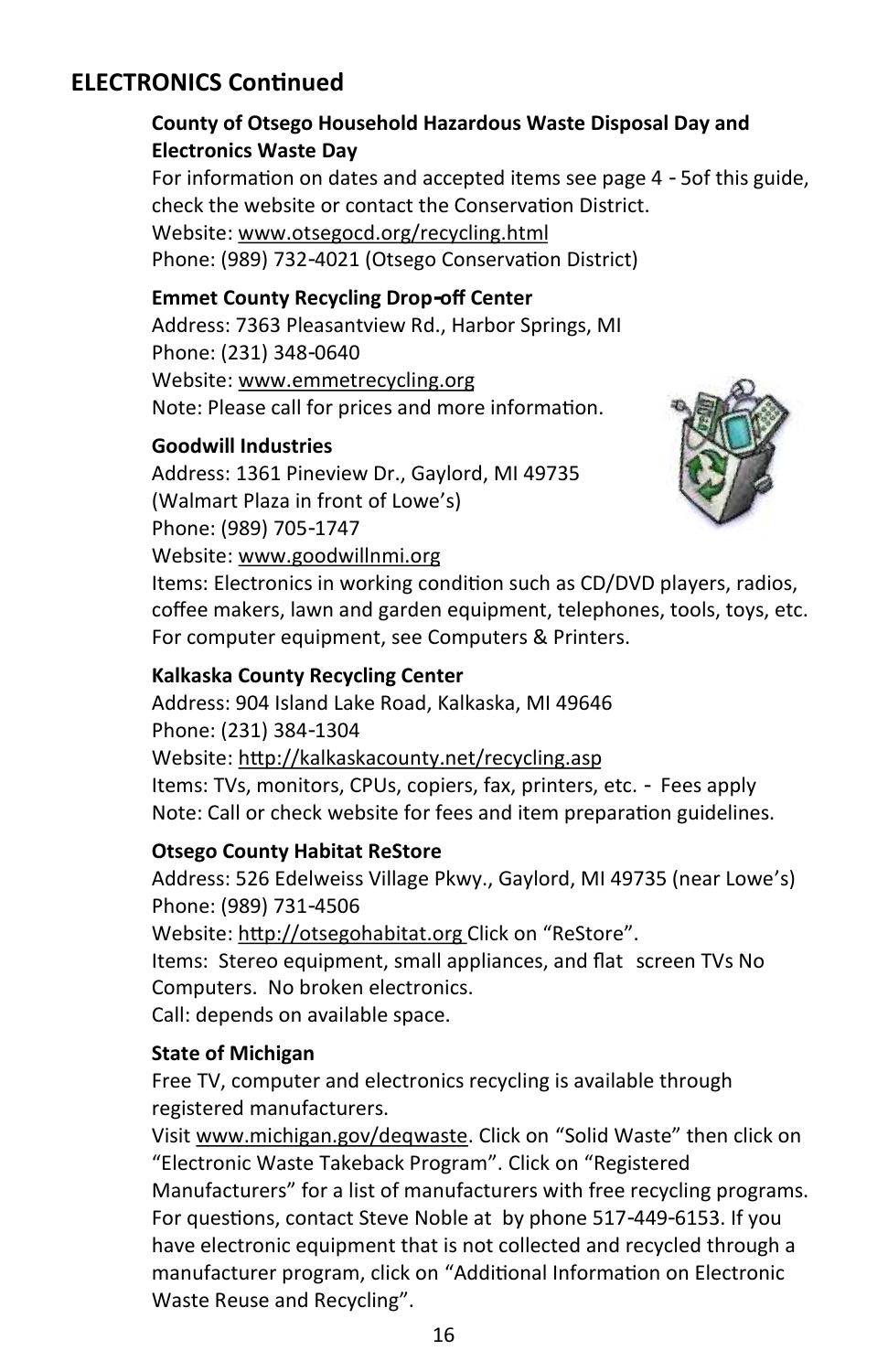## **Fertilize Smart**

You probably know that fertilizer allows for a lush green lawn but you may be unaware of how it impacts local watersheds. One of the most problematic water pollutants in Michigan is phosphorus. Phosphorus is a nutrient found in most lawn and garden fertilizers.

### **What is the issue with phosphorus?**

Phosphorus occurs naturally. It becomes a pollutant when human sources add an excess amount to the environment. When fertilizers run off lawns during a rain, the phosphorus is added to surrounding lakes and streams. Excess nutrients in



lakes can cause algal blooms which are harmful to aquatic life and humans. Algal blooms are unsightly, often have an unattractive odor, cause fish kills, disruption of lake ecosystem dynamics, and can be harmful to humans. Groundwater pollution is also a concern with fertilizers.

### **Healthy Lawn Tips**

You can still have a green lawn without harming nearby water bodies. These steps can help:

### **Fertilize**

- Use phosphorus-free fertilizers Most Michigan lawns only need nitrogen as they have enough phosphorus
- Apply once a year Early fall is best
- Clean up fertilizer on sidewalks and driveways
- Don't fertilize before a heavy rain

### **Look for the Middle Number**

- Fertilizer bags have N-P-K nutrient analysis
- The middle number (P) is the Phosphorus content
- A "0" indicates Phosphorus free

### **Soil Test**

• It is helpful to know the soil on your property including the nutrient content, pH level and organic content to better understand what your lawn needs.

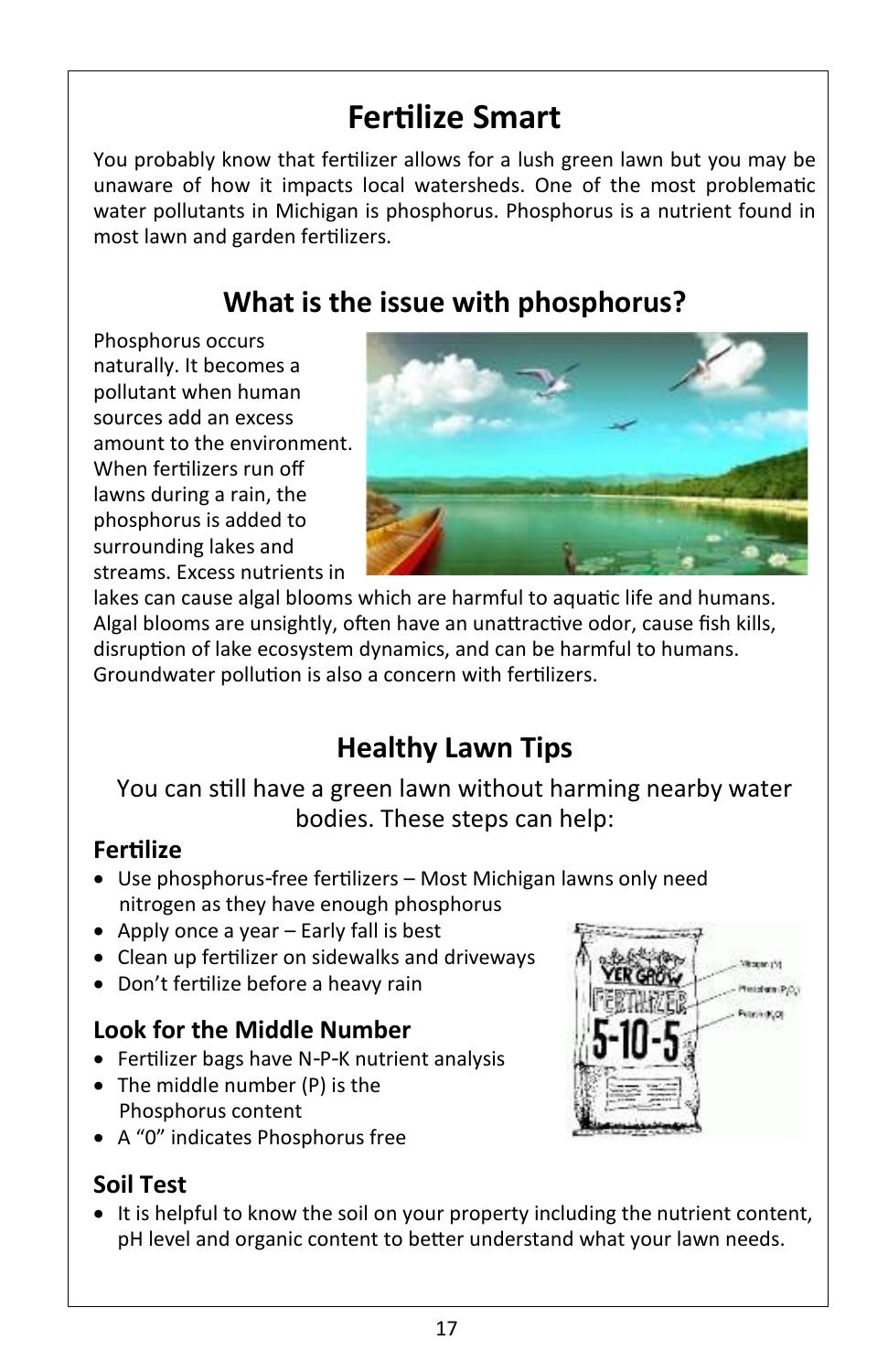### **FERTILIZER, PESTICIDES, HAZARDOUS WASTE**

#### **County of Otsego Household Hazardous Waste Disposal Day**

For information on dates and accepted items see age 4 of this guide, check the county website or contact the Conservation District. County website: [www.otsegocd.org/recycling.html](http://www.otsegocd.org/recycling.html) Phone: (989) 732-4021 (Otsego Conservation District)

### **Emmet County Household Chemical Drop-Off Days**

Address: 7363 Pleasantview Rd., Harbor Springs, MI Phone: (231) 348-0640 Website: http://www.emmetrecycling.org/what-can-i-do-with/paint/ chemicals/#Household Chemical Drop Off Details: No charge for Emmet County residents. \$2 per pound for out-ofcounty participants. Held 3 times a year. Call or check the website for information and to set up an appointment.

### **FIRE EXTINGUISHERS**

#### **County of Otsego Household Hazardous Waste Disposal Day**

For information on dates and accepted items see page 4 of this guide, check the county website or contact the Conservation District. County website: [www.otsegocd.org/recycling.html](http://www.otsegocd.org/recycling.html) Phone: (989) 732-4021 (Otsego Conservation District)

#### **Emmet County Household Chemical Drop-Off Days**

Address: 7363 Pleasantview Rd., Harbor Springs, MI Phone: (231) 348-0640 Website: http://www.emmetrecycling.org/what-can-i-do-with/paint/ chemicals/#Household Chemical Drop Off Details: No charge for Emmet County residents. \$2 per pound for out-of-county participants. Held 3 times a year. Call or check the website for information and to set up an appointment.

#### **GLASS**

#### **County of Otsego Recycling Drop-off Program**

Address: See page 2 or inside back cover of this guide for bin locations Phone: (989) 732-4021

(Otsego Conservation District)

Website: [www.otsegocd.org/recycling.html](http://www.otsegocd.org/recycling.html)

Note: Yes, materials accepted, item preparation guidelines, please see pages 2 and 3 of this guide, contact the Otsego Conservation District or visit the website above.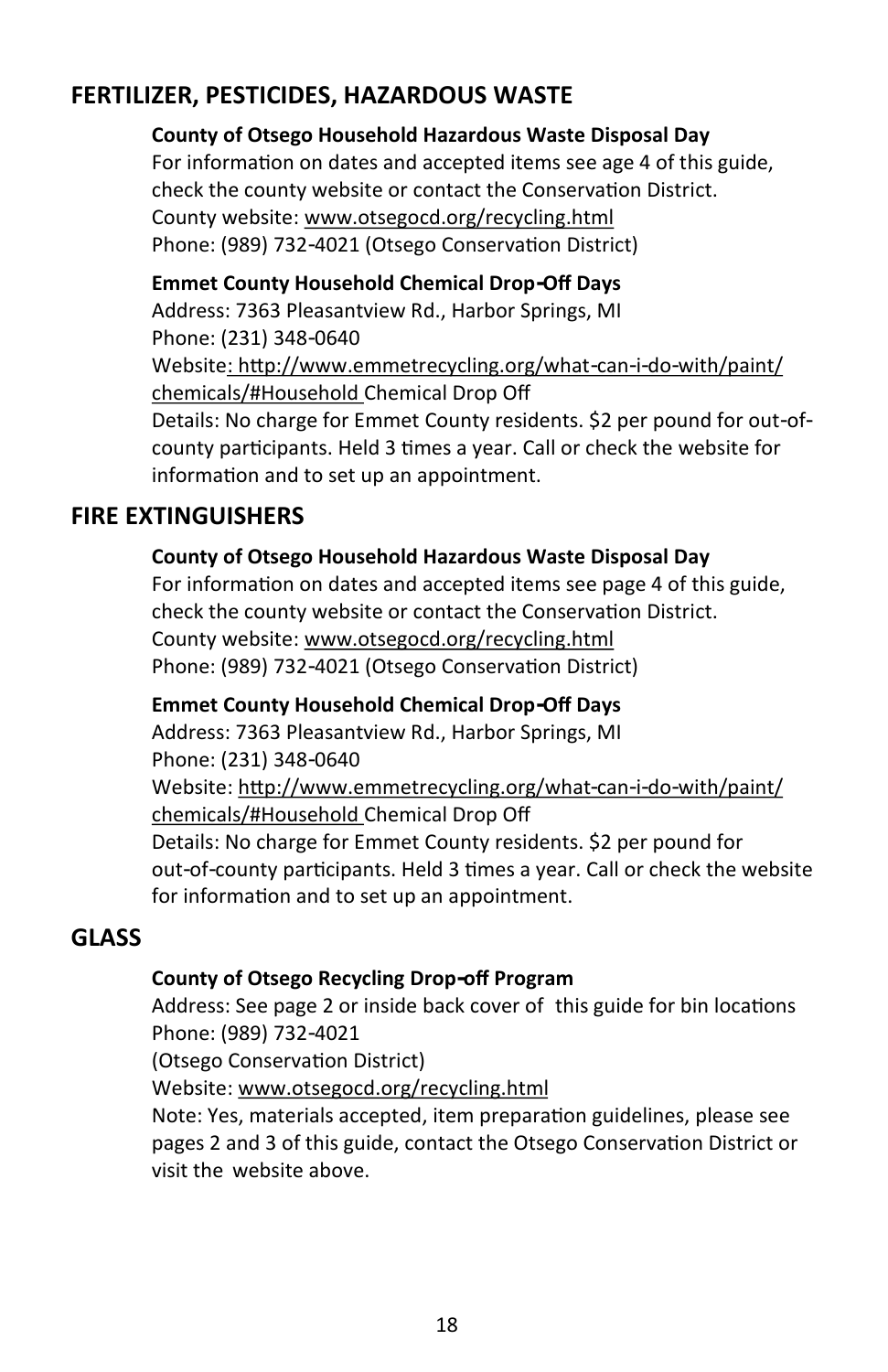### **GLASS Continued**

#### **Emmet County Recycling Drop-off Center and Sites**

Drop-off Center Address: 7363 Pleasantview Rd., Harbor Springs, MI Drop-off Site Addresses: Please see website Phone: (231) 348-0640 Website: www.emmetrecycling.org Items: Blue, brown, clear, red and green glass bottles and jars. Note: No window glass, glass dDishes or light bulbs.

#### **Kalkaska County Recycling Center**

Address: 904 Island Lake Road, Kalkaska, MI 49646 Phone: (231) 384-1304 Website: http://kalkaskacounty.net/recycling.asp Items: Glass - No window glass or light bulbs please. Note: Call or check website for fees and item preparation guidelines.

#### **HOUSEHOLD ITEMS**

#### **A & L Iron and Metal Company**

Address: 2000 Milbocker Rd., Gaylord, MI 49735 Phone: (989) 732-5900 Website: www.alironandmetal.com Metal Gas Grills, metal appliances

#### **Otsego County Habitat ReStore**

Address: 526 Edelweiss Village Pkwy. Gaylord, MI 49735 (near Lowe's) Phone: (989) 731-4506 Website: http://otsegohabitat.org Click on "ReStore" Items: Smaller microwaves, appliances, mirrors, pictures, bed spreads, pots & pans/ dishes (full sets only), doors, furniture, NO mattresses or box springs. Call for more details.

#### **Goodwill Industries**

Address: 1361 Pineview Dr., Gaylord, MI 49735 Phone: (989) 705-1747

Website: www.goodwillnmi.org

Items: Clothing, footwear, accessories, toys, sporting goods, games, current & vintage books record, tapes, CDs, videos, linens, house wares, knickknacks, kitchenware, art/pictures/mirrors, antiques, collectibles, small working tools, small working appliances and electronics, all computer equipment, and quality furniture. No mattresses, TVs, waterbeds, paint, carpet, hazardous materials, building materials or car seats. Goodwill recycles the following items in any condition: All computer equipment including desktop computers, laptops, monitors, printers, scanners, hard drives (external or internal), keyboards, mice, speakers, cords and cables & software. No ink and toner cartridges.







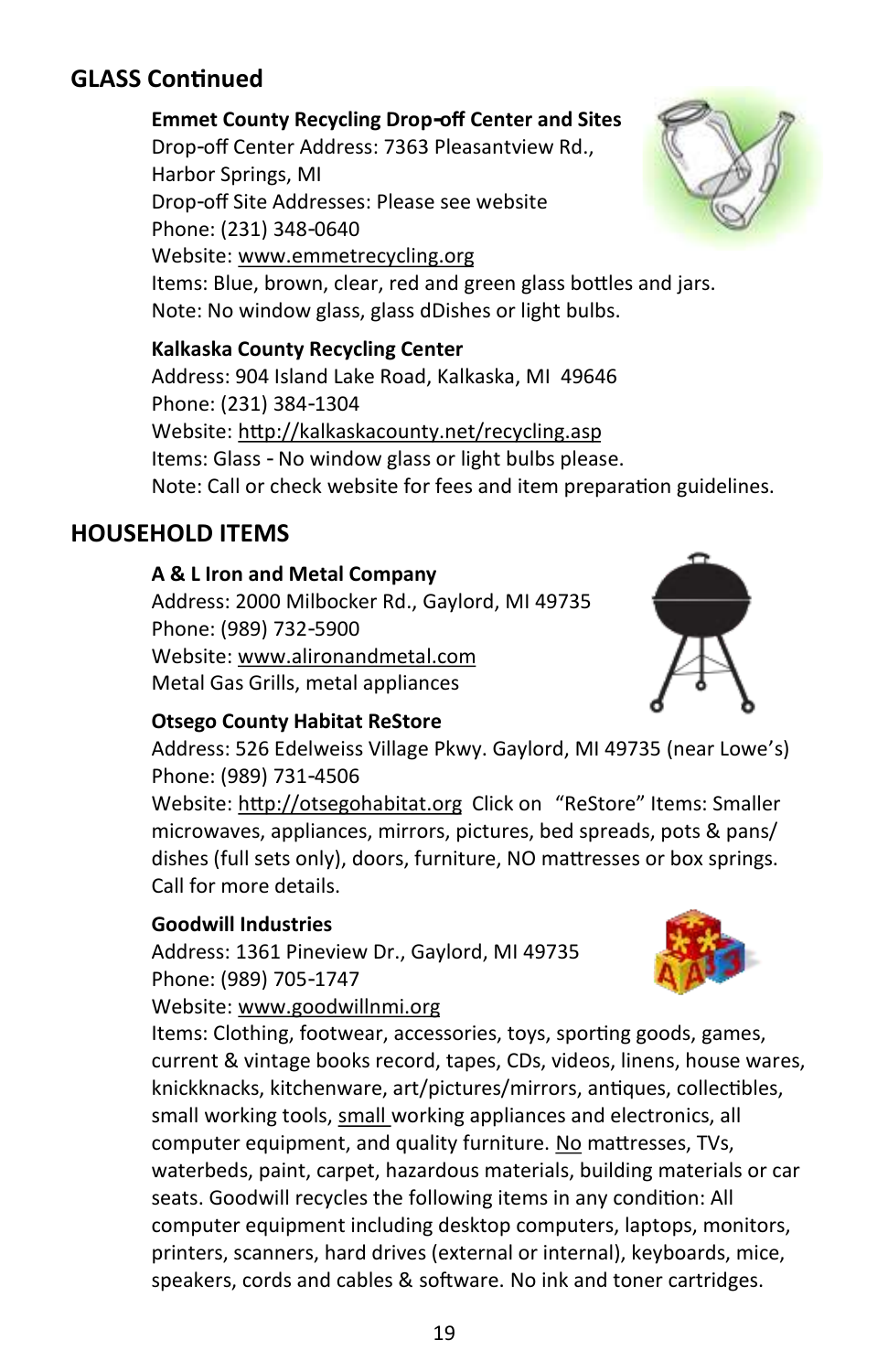### **HOUSEHOLD ITEMS Continued**

#### **Kalkaska County Recycling Center**

Address: 904 Island Lake Road, Kalkaska, MI 49646 Phone: (231) 384-1304 Website: http://kalkaskacounty.net/recycling.asp Items: Refrigerators, air conditioners, appliances including stoves, washers, dryers, microwaves, TVs, monitors, CPUs, copiers, fax, and printers, metals, plastics, milk jugs, batteries, paper, glass, news-paper, shredded paper, magazines, cardboard, junk mail, Styrofoam. Note: NO building materials, household hazardous waste, garbage, compost materials, light bulbs, or window glass.

#### **Salvation Army Store**

909 S. Otsego Avenue, Gaylord MI 49735 Phone: 9989) 448-2395 Website: Salmich.org/SE



Items: Clothing, footwear, accessories, toys, sporting goods, games, books, CDs, videos, linens, housewares, knickknacks, kitchenware, art/ pictures/mirrors, antiques/collectibles, small working tools, small working appliances and electronics, all computer equipment and quality furniture. NO water beds, mattresses, bulky TVs (only flat screens), paint carpet, hazardous materials, building materials or car seats.







### **INK CARTRIDGES**

Depending on the brand you may be able to recycle through the mail at no cost to you, by printing off a label from the company or when buying the cartridge there could be a shipping bag included make sure to check before throwing away the packaging.

### **LIGHT BULBS (FLUORESCENT) & STRANDS OF LIGHTS**

**County of Otsego Household Hazardous Waste Disposal Day** For information on upcoming dates and accepted items (see page 4 of this guide) check the county website or contact the Conservation District. County website: [www.otsegocd.org/recycling.html](http://www.otsegocd.org/recycling.html)

Phone: (989) 732-4021 (Otsego Conservation District)

Items: Fluorescent light bulbs/tubes, compact fluorescent bulbs/CFLs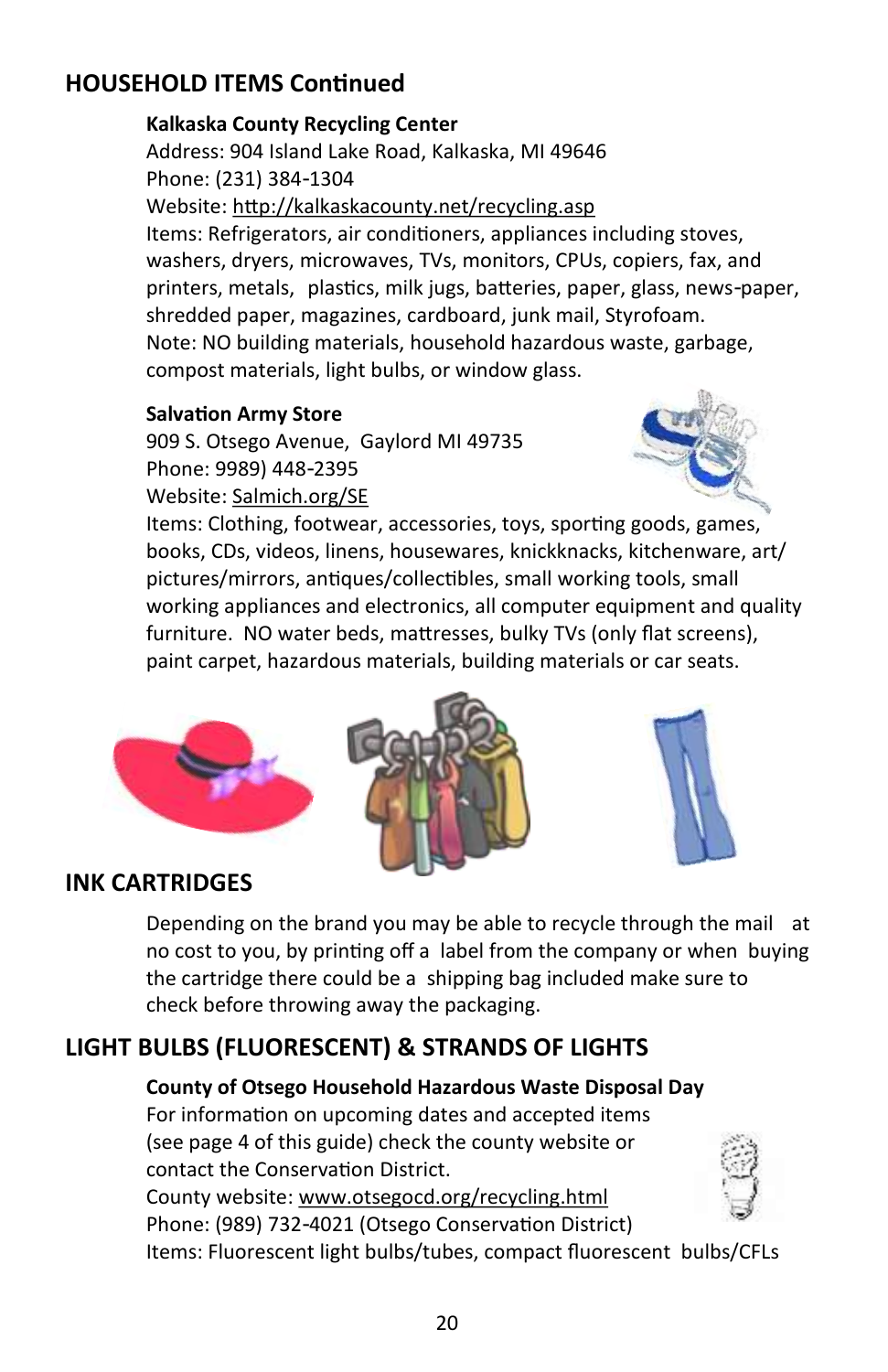### **LIGHT BULBS (FLUORESCENT) & STRANDS OF LIGHTS Continued**

#### **Emmet County Recycling Drop-off Center**

Address: 7363 Pleasantview Rd., Harbor Springs, MI Phone: (231) 348-0640 Website: www.emmetrecycling.org Items: Fluorescent light bulbs/tubes, compact fluorescent bulbs/CFLs Note: NO broken, incandescent or halogen bulbs. For businesses, please call for rates.

#### **Gaylord City Hall**

Address: 305 E. Main, Gaylord, MI 49735 Phone: (989) 732-4060 Items: Broken/unwanted stands of Christmas lights and appliance cords Note: Place in the barrel located in the foyer of city hall open 24/7.

#### **Great Lakes Energy Service Centers**

Address: 10380 Great Lakes Drive, Waters, MI 49797 Phone: (888) GT-LAKES Items: CFLs/Compact Fluorescent Light Bulbs (unbroken). Hours: Monday-Friday, 7:30 a.m.-4 p.m., closed daily 12-12:30 p.m.

#### **Home Depot**

Address: 1381 W. Main Street, Gaylord, MI 49735 Phone: (989) 705-8471 Items: CFLs/Compact Fluorescent Light Bulbs (unbroken), and bagged individually. Long fluorescent bulbs 2', 4', & 8'.

#### **Lowe's**

Address: 600 Edelweiss Parkway, Gaylord, MI 49735 Phone: (989) 705-3920 Items: CFLs/Compact Fluorescent Light Bulbs (unbroken), and bagged individually, long fluorescent bulbs 2', 4', & 8'.

#### **MATTRESSES, BOX SPRINGS & FUTONS**

#### **American Waste**

Address: P.O. Box 1030, Kalkaska, MI 49646 Phone: (989) 732-4243 Items: \$35 per Twin/single or smaller; \$65 per double/queen/king mattress or box spring Please Fold larger mattresses if possible. Call for details

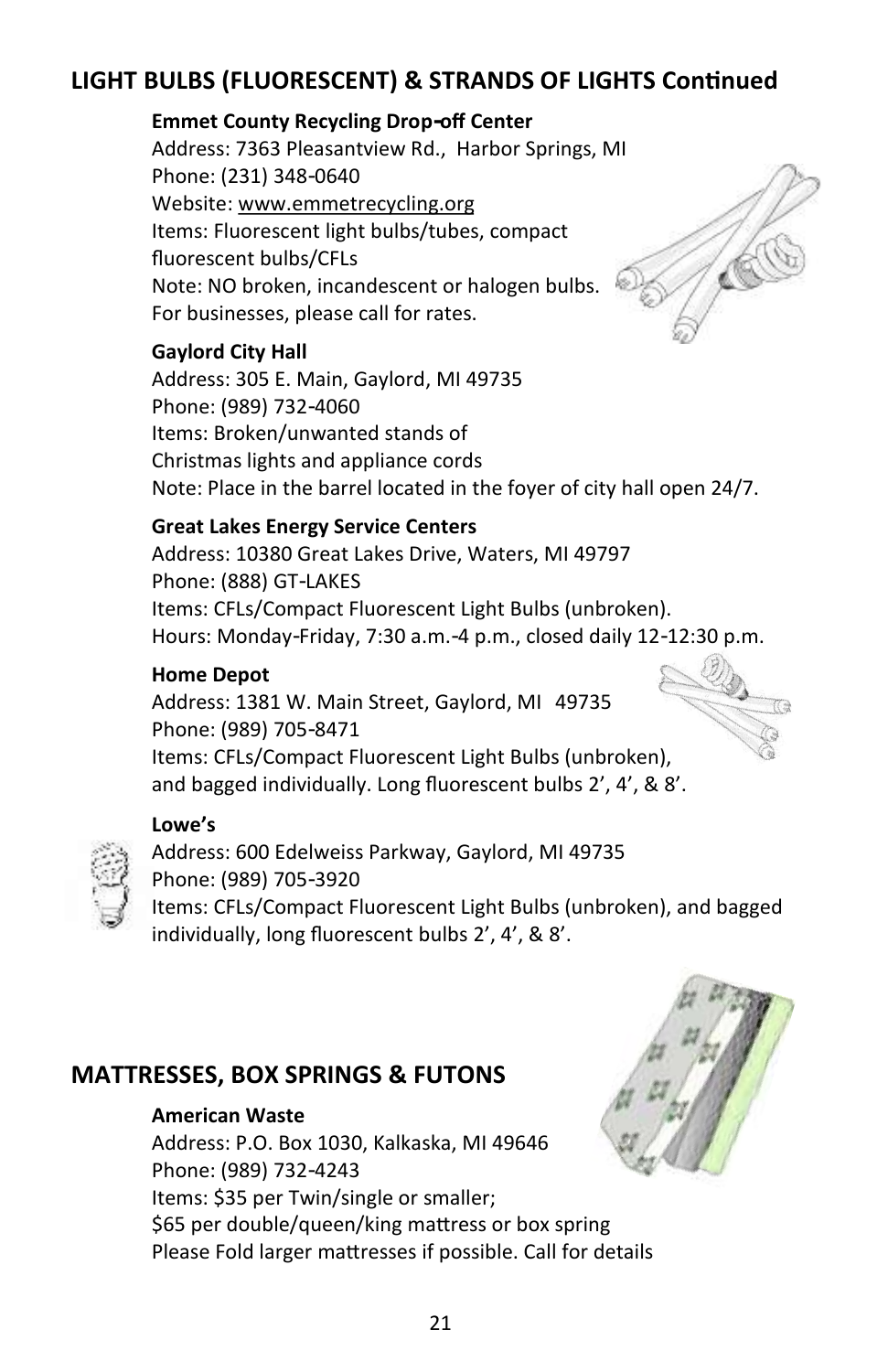### **MATTRESSES, BOX SPRINGS & FUTONS Continued**

**Emmet County Recycling Drop-off Center**  Address: 7363 Pleasantview Rd., Harbor Springs, MI Phone: (231) 348-0640 Website: www.emmetcounty.org/recyclingguide/ Items: Mattresses, springs and futons. Twin/single or smaller \$12 per piece; double/queen/king \$18 per piece.

### **Fast Facts**

- In America, we use **2.5 million plastic bottles each hour**, and they are all designed for one use.
- Using recycled plastic to make new products saves 66% of the energy over using virgin materials.
- Plastic bottles require up to 700 years to dissolve.
- 90% of the cost of bottled water is the bottle itself.
- 80% of plastic bottles never get recycled.
- 38 million plastic bottles go to landfills each year in America alone.
- The average American consumes 167 bottles of water per year.
- Bottling water and shipping transport is the least energy efficient method of water supply in the history of mankind
- Bottled water is the second most popular beverage in the United States. Source: Earth 911

### **MEDICATION/NEEDLE SHARPS**

#### **Gaylord City Police Department at City Hall**

Address: 305 E. Main Street, Gaylord, MI 49735 Phone: (989) 732-1777 Notes : Prescription mediations and drugs can be dropped off at the City Police Lobby from 8am -4:30pm. No Liquids or Sharps.

**McLaren Northern Michigan—Gaylord Specialty Clinic** Address: 918 North Center Ave, Gaylord, MI 49735 Phone: (800) 246-6777 Time & Date: 9 am - 1 pm, 2nd Monday of even months of the year. Note: Sharp drop-offs are for needles only and need to be in approved,

hard, impermeable plastic container. For info, call ahead.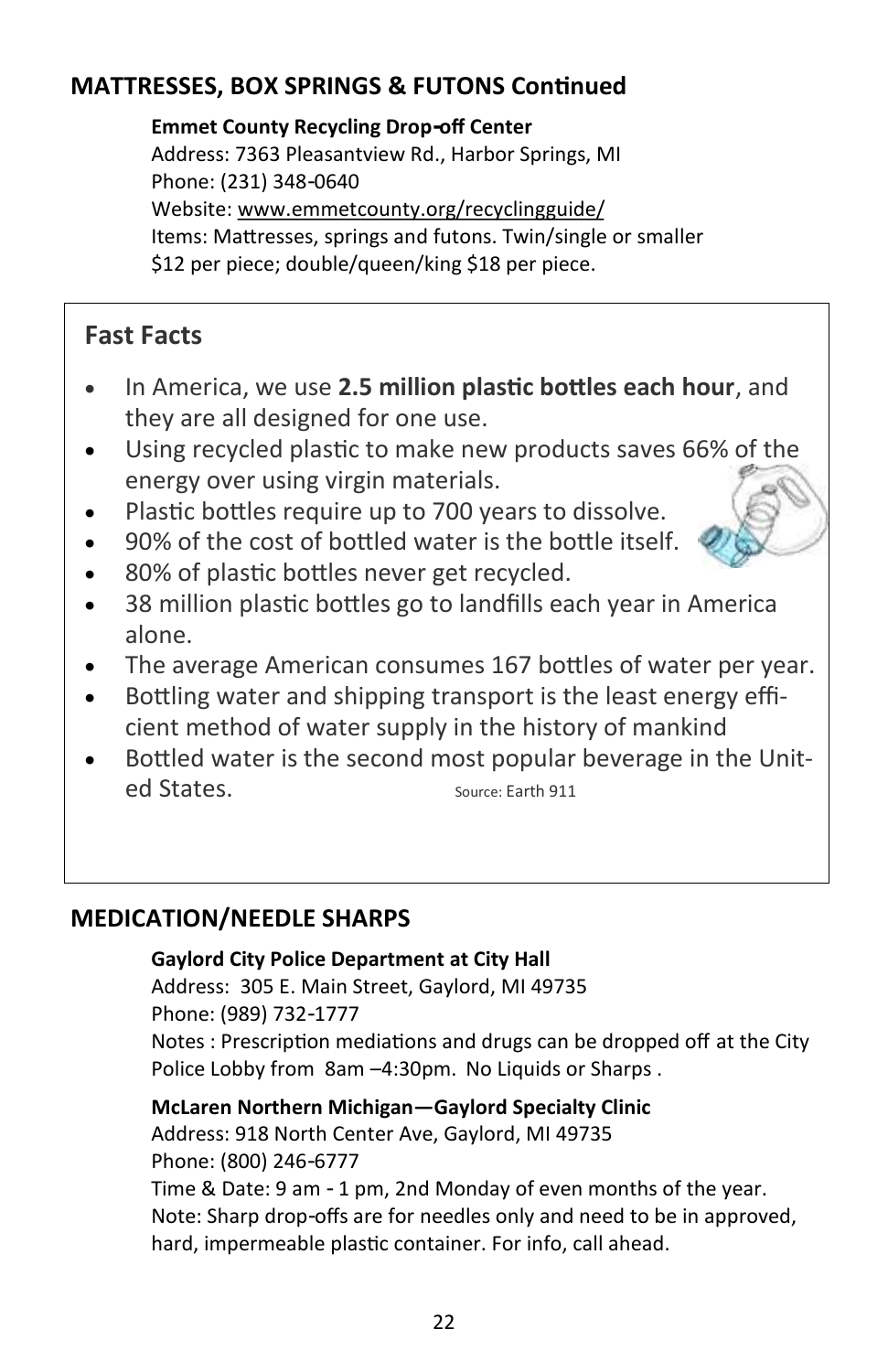## **A Remedy for Residential Drug Disposal**



Properly disposing of unused mediations ensures safety and environmental health. In the past, flushing medications down the toilet was the accepted method of disposal. This method works for disposing of drugs in order to keep them from being misused but has negative consequences for our water systems. Wastewater treatment plants are able to screen out a large number of contaminants, but many medications are unable to be filtered out. This means many medications are ending up in our streams and aquatic ecosystems.

**In 2000, the U.S. Geological Survey collected water samples from 139 streams in 30 states and identified both organic wastewater contaminants and pharmaceuticals in 80% of the sampled sites.**

The topic of pharmaceuticals and personal care products (PPCPs) in our water has gained national attention and poses a threat to human and environmental health. PPCPs are a broad group of compounds consisting of human and veterinary medicine and consumer products such as fragrances, sunscreens, lotions, cosmetics and house cleaning products. Scientific studies have shown negative health implications for a number of aquatic organisms. The small dose of exposure for humans does not pose immediate concern for human health, but it is important to take steps now to prevent this threat.



## **DON'T FLUSH**

**There are safer alternatives for disposing of medications! See above and page 22 for local disposal options.**

### **MEDICATION/NEEDLE SHARPS Continued**

**Otsego County Sheriff's Department, Drug Disposal Program**  Address: 124 South Court Street, Gaylord, MI 49735 Phone: (989) 731-7282 Note: Prescription mediations and drugs can be dropped off at the Otsego County Sheriff's Department office any time of the day or night.

No Sharps.

#### **MERCURY**

#### **County of Otsego Household Hazardous Waste Disposal Day**

For information on upcoming dates and accepted items see page 4 of this guide, check the county website or contact the conservation district. County website: www.OtsegoRecycling.org Phone: (989) 732-4021 (Otsego Conservation District)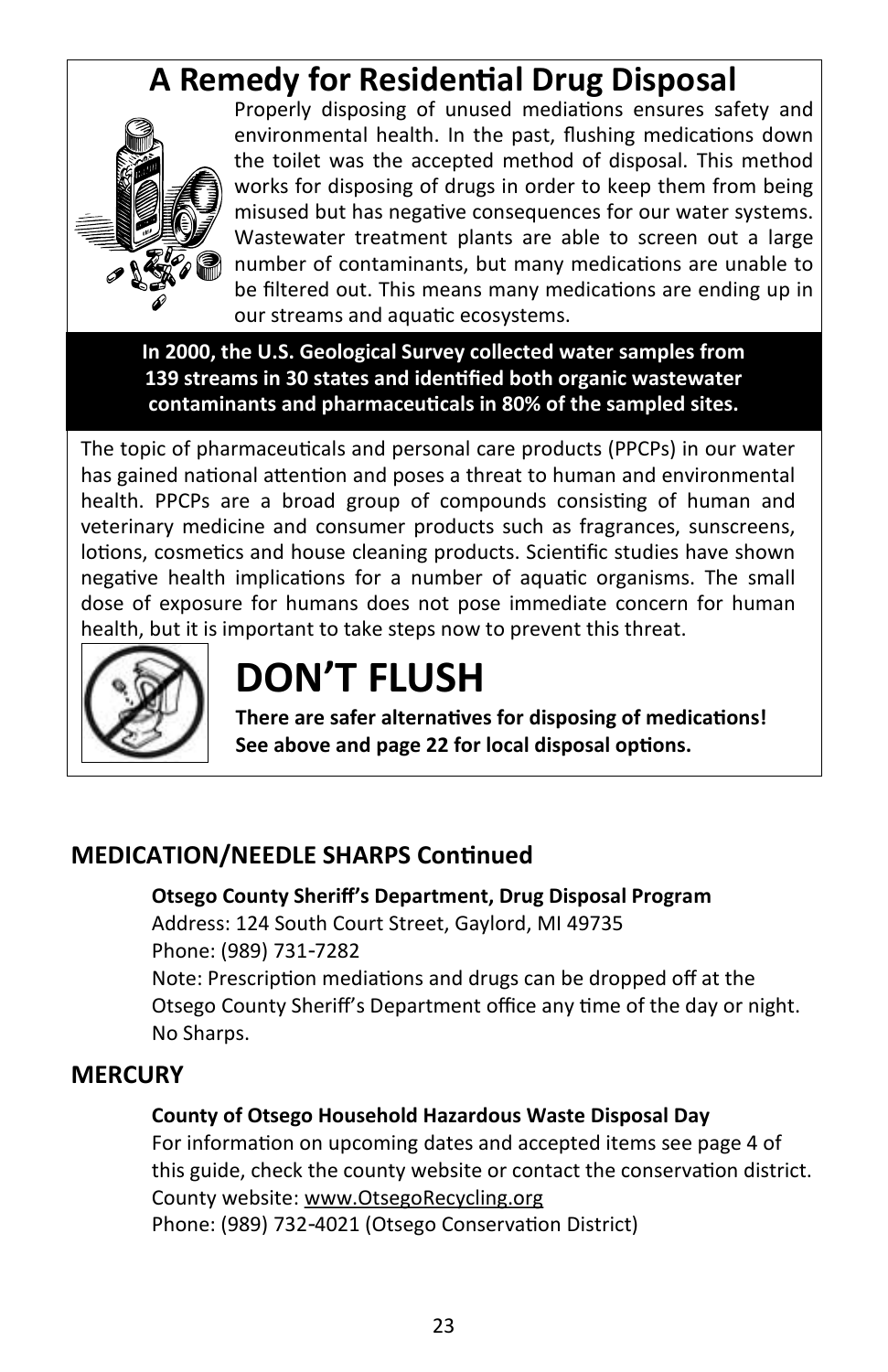### **MERCURY Continued**

**Emmet County Household Chemical Drop-Off Days** Address: 7363 Pleasantview Rd., Harbor Springs, MI Phone: (231) 348-0640 Website: [www.e](http://www.emmetcounty.org/chemical-drop-off-556/)mmetrecycling.org Details: No charge for Emmet County residents. Call or check the website for information on pricing and to set up an appointment.

**County of Otsego Recycling Drop-off Program**  Address: See page 2 or inside back cover of this guide for bin locations Phone: (989) 732-4021 (Otsego Conservation District) Website: www.OtsegoRecycling.org Note: For materials accepted, item preparation and separation guidelines, please see pages 2 and 3 of this guide, contact the Otsego

# **Preventing Hazardous Mercury Spills**

Conservation District or visit the website above.

Products containing mercury should be replaced with safer alternatives to avoid exposure and contamination. Mercury is used in many items such as thermometers, barometer, switches, thermostats and fluorescent lamps. These items often have mercury-free or lower-mercury alternatives.



Although it is legal to throw these items in the trash, it is highly recommended that you dispose of them at household hazardous waste collection sites. At high levels, mercury can cause damage to the nervous system and cause convulsions, tremors and inability to walk. Landfills have the ability to leach contaminants into groundwater, so reducing the amount of toxins we place in our waste stream can only help reduce the risk of contamination.

### **METAL/SCRAP METAL**

#### **A & L Iron and Metal Company**

Address: 2000 Milbocker Rd., Gaylord, MI 49735 Phone: (989) 732-5900 Website: www.alironandmetal.com Note: Receive money for metal. Call for details.

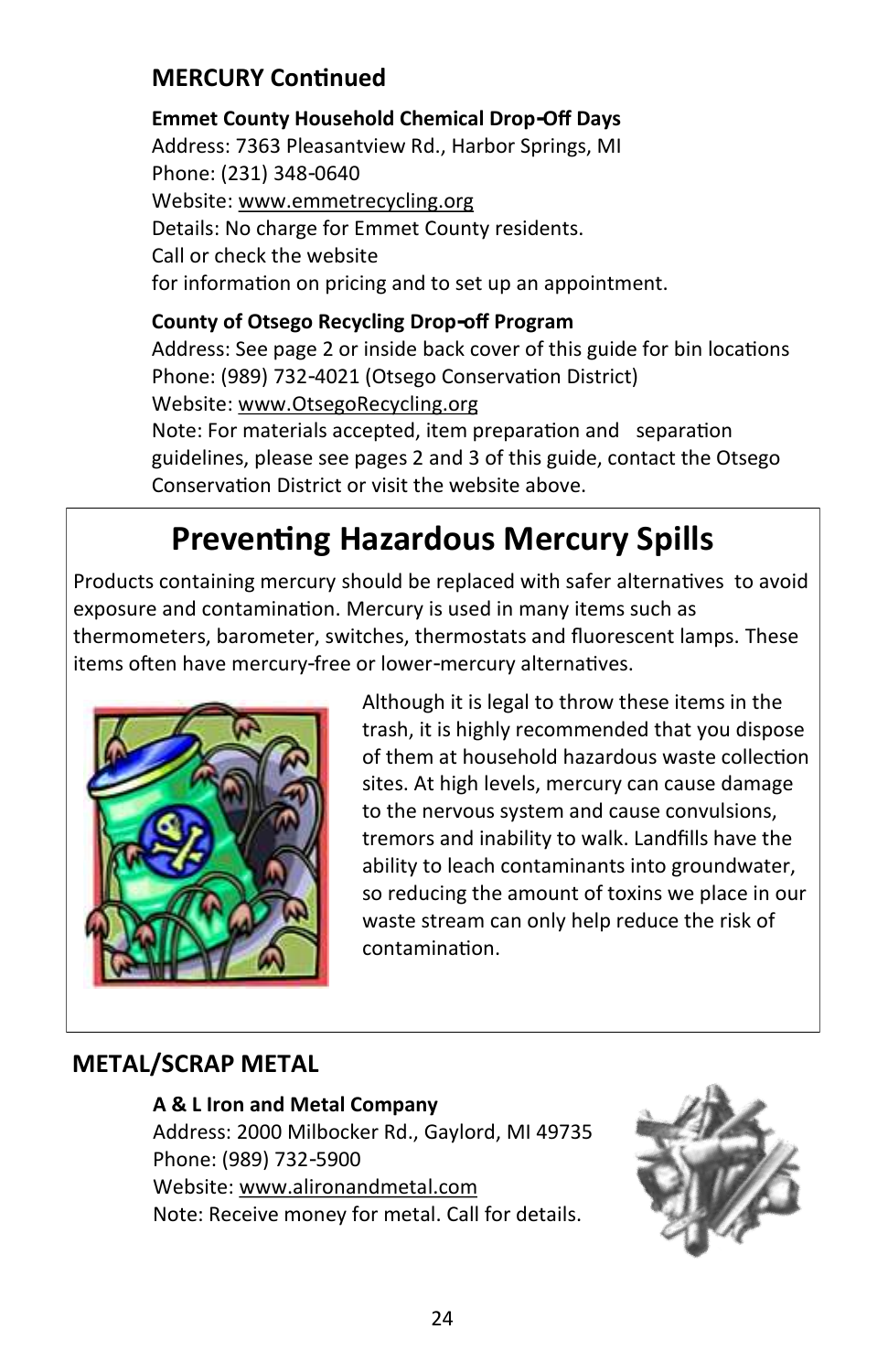### **METAL/SCRAP METAL Continued**

#### **Emmet County Recycling Drop-off Center and Sites**

Drop-off Center Address: 7363 Pleasantview Rd., Harbor Springs, MI Site addresses: Please see website Phone: (231) 348-0640 Website: www.emmetrecycling.org Items: Metal cans, foil and trays; aluminum, steel and tin; metal lids are okay. NO aerosol cans or propane tanks. See those categories for disposal information.

#### **Kalkaska County Recycling Center**

Address: 904 Island Lake Road, Kalkaska, MI 49646 Phone: (231) 384-1304 Website: http://kalkaskacounty.net/recycling.asp Items: Any type of metal Note: Call or check website for fees and item preparation guidelines.



#### **St. Mary Cathedral School**

Address: 321 North Otsego Avenue, Gaylord, MI 49735 Phone: (989) 732-5801

Items: Tin and Aluminum. Fundraiser for the 8th, 9th and 10th grade class trip. Drop off in large blue dumpster off N. Otsego Avenue, inside the enclosed fenced in area. Please remove metal from any bags or boxes.

#### **MOTOR OIL**

#### **Advance Auto Parts**

Address: 111 N. Ohio Avenue**,** Gaylord, MI 49735 Phone: (989) 732-4566 Note: No antifreeze mix. Limit of 5 gallons per visit.

#### **Auto Value Gaylord**

Address: 1789 S. Otsego Avenue, Gaylord, MI 49735 Phone: (989) 732-2365 Items: All petroleum based liquids; no antifreeze.

#### **AutoZone**

Address: 409 S. Otsego Avenue, Gaylord, MI 49735 Phone: (989) 731-4898 Items: Used motor oil, brake and transmission fluids; no antifreeze.

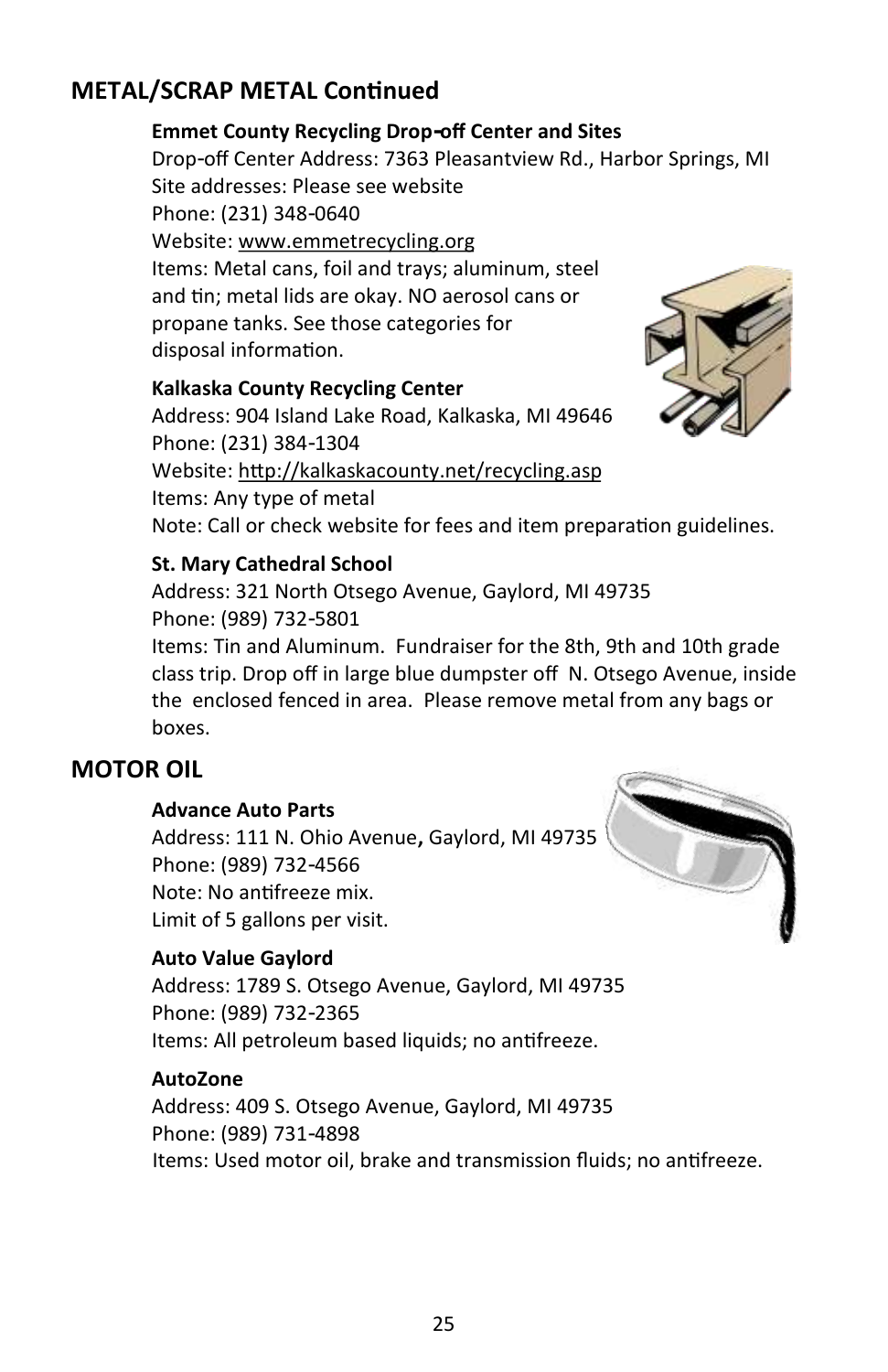### **MOTOR OIL Continued**

### **County of Otsego Household Hazardous Waste Disposal Day**

For information on dates and accepted items see page 4 of this guide, check the county website or contact the Conservation District. County website: www.OtsegoRecycling.org Phone: (989) 732-4021 (Otsego Conservation District)

#### **Emmet County Recycling Drop-off Center**

Address: 7363 Pleasantview Rd., Harbor Springs, MI Phone: (231) 348-0640 Website: www.emmetcounty.org/recyclingguide Item: Motor oil, hydraulic fluid, fuel oil, transmission fluid, lube oils, diesel fuel, oil filters. No gas or contaminated oil (Take these to House hold Chemical Drop-off events) non-residents a \$1 a gallon

#### **Tractor Supply**

Address: 1286 S. Otsego Avenue, Gaylord, MI 49735 Phone: (989) 705-1256 Items: Motor oil only

#### **Walmart Tire & Lube Express**

Address: 950 Edelweiss Village Parkway, Gaylord, MI 49735 Phone: (989) 732-5280 Website: www.walmart.com Items: Motor oil (up to 5 gallons)



## **Oil is a serious pollutant-- Recycle Used Motor Oil!**

### **An estimated 11 million gallons of used oil are dumped per year in Michigan**

When used motor oil is dumped down sewers, in empty lots, in holes in the ground, on weeds or in landfills the result is toxic. Used motor oil contains toxic substances (including lead) produced during engine use. Dumping oil contaminates ground and surface waters therefore impacting aquatic ecosystems and human health.

- One quart of oil will foul the taste of 250,000 gallons of water
- Oil kills small organisms floating on the water's surface. A lack of these organisms also causes those higher up on the food chain to be killed.

#### **One pint of oil can create an acre-sized slick on surface water.**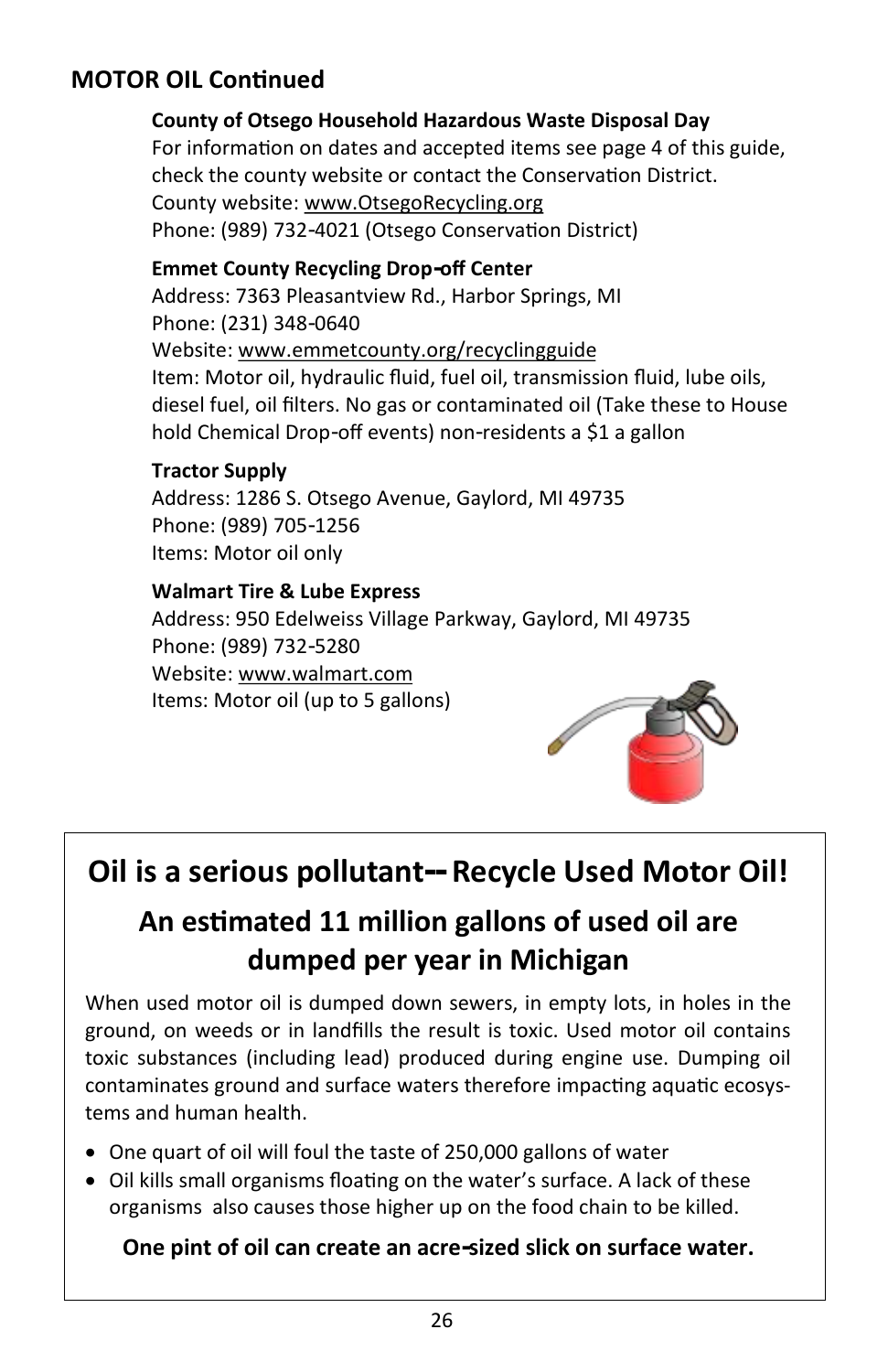### **PAINT**

#### **County of Otsego Household Hazardous Waste Disposal Day**

For information on upcoming dates and accepted items see page 4 of this guide, check the county website or contact the Conservation District. County website: www.OtsegoRecycling.org Phone: (989) 732-4021

#### **Emmet County Recycling Drop-off Center**

Address: 7363 Pleasantview Rd., Harbor Springs MI Phone: (231) 348-0640 Web: www.emmetrecycling.org



Items: Latex paint, stains and additives in any words "latex," "acrylic," "water-based," and "clean up with soap and water". Note: Accepted April 1-Nov. 1. \$2.00 per gallon or equivalent. No oil-based paints or stains, polyurethane, varnish, shellac, marine finishes, epoxy finishes & adhesives. Look for words "alkyd," "clean up with paint thinner," and "flammable." These can be brought to Household Chemical Drop-off Days.

#### **Otsego County Habitat ReStore**

Address: 526 Edelweiss Village Pkwy., Gaylord, MI 49735 (near Lowe's) Phone: (989) 731-4506 Website: http://otsegohabitat.org Click on "ReStore" Items: New, unopened paint cans only

#### **PAPER**

#### **County of Otsego Recycling Drop-off Program**

Address: See page 2 or inside back cover of this guide for bin locations Phone: (989) 732-4021 (Otsego Conservation District) Website: www.OtsegoRecycling.org Note: Yes material accepted, item preparation and separation guidelines, please see pages 2 and 3 of this guide, contact the Otsego Conservation District or visit the website above.

#### **Kalkaska County Recycling Center**

Address: 904 Island Lake Road, Kalkaska, MI 49646 Phone: (231) 384-1304 Website: http://kalkaskacounty.net/recycling.asp Items: Paper, newspaper, shredded paper, magazines, cardboard, junk mail .



Note: Call or check website for fees and item preparation guidelines.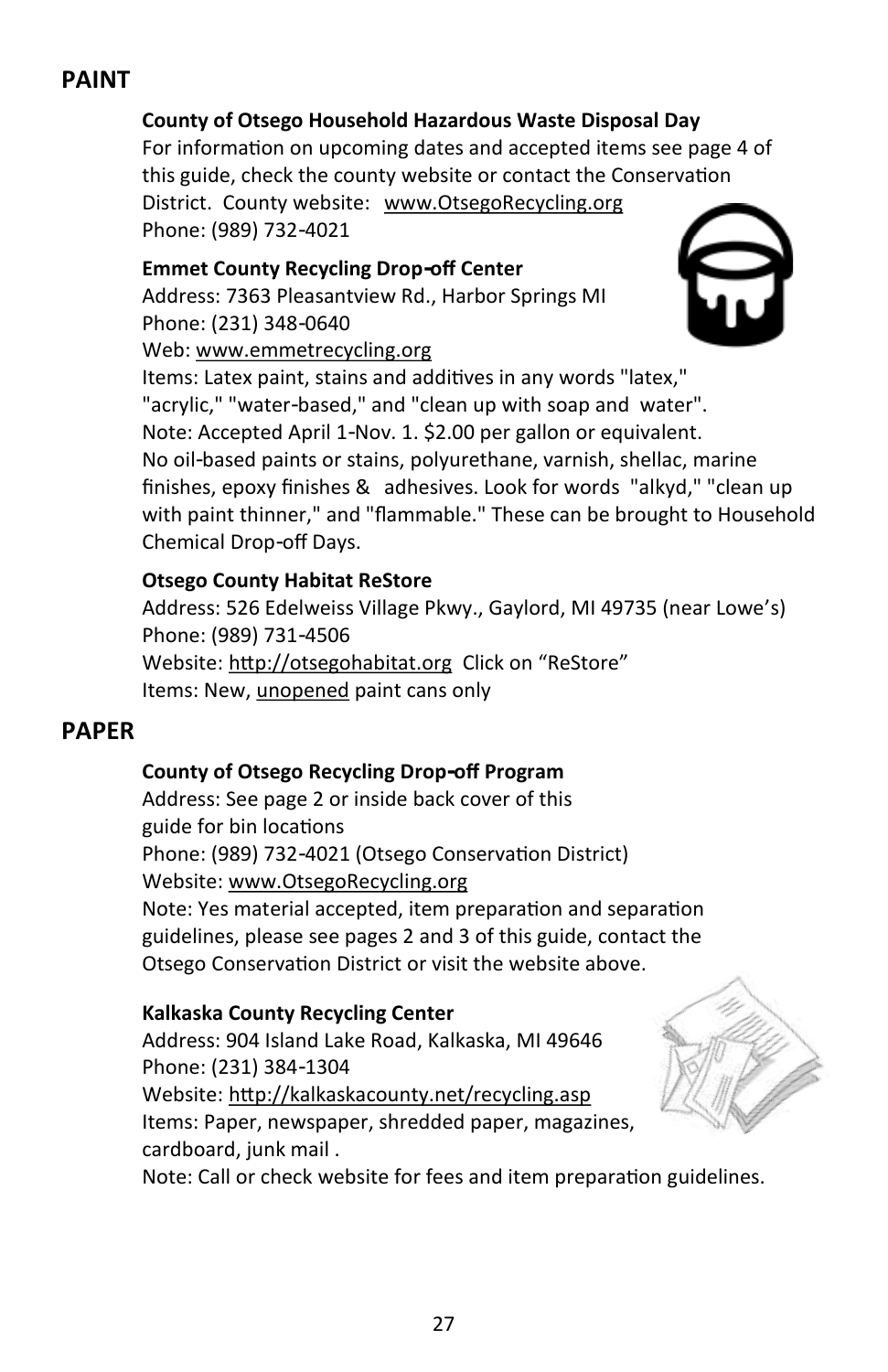### **PLANT PLASTICS - POTS, TRAYS & SIMILAR PLANT CONTAINERS**

#### **Flower Mania**

Address: 1110 S. Otsego Ave., Gaylord, MI, 49735 (near Sears) Phone Number: (989) 983-4562 Items: Plant plastics regardless of where purchased. Note: Accepted seasonally in spring

#### **County of Otsego Recycling Drop-off Program**

Address: See page 2 or inside back cover of this guide for bin locations Phone: (989) 732-4021 (Otsego Conservation District) Website: www.OtsegoRecycling.org Note: For materials accepted, item preparation and separation guidelines, please see pages 2 and 3 of this guide, contact the Otsego Conservation District or visit the website above.

#### **PLASTICS**

#### **County of Otsego Recycling Drop-off Program**

Address: See page 2 or inside back cover of this guide for bin locations Phone: (989) 732-4021 (Otsego Conservation District) Website: www.OtsegoRecycling.org Note: For materials accepted, item preparation and separation guidelines, please see pages 2 and 3 of this guide, contact the Otsego Conservation District or visit the website above.

#### **PLASTIC GROCERY BAGS & PACKAGING SHRINK WRAP**

#### **County of Otsego Recycling Drop-off Program**

Address: See page 2 or inside back cover of this guide for bin locations Phone: (989) 732-4021 (Otsego Conservation District)

Website: www.OtsegoRecycling.org

Note: Yes materials accepted, item preparation and separation guide lines, please see pages 2 and 3 of this guide, contact the Otsego Conservation District or visit the website above.

#### **Emmet County Recycling Drop-off Center and Sites**

Drop-off Center Address: 7363 Pleasantview Rd., Harbor Springs, MI Drop-off site addresses: Please see website

Website: www.emmetrecycling.org

Phone: (231) 348-0640

Items: Grocery bags, bread bags and stretchy plastic bags. Shrink wrap from packaging such as toilet paper, paper towel, water,

beverages, etc. Bubblewrap, air pillow packing and plastic envelopes. Note: Clean and dry only. Please place all in one bag and tie closed.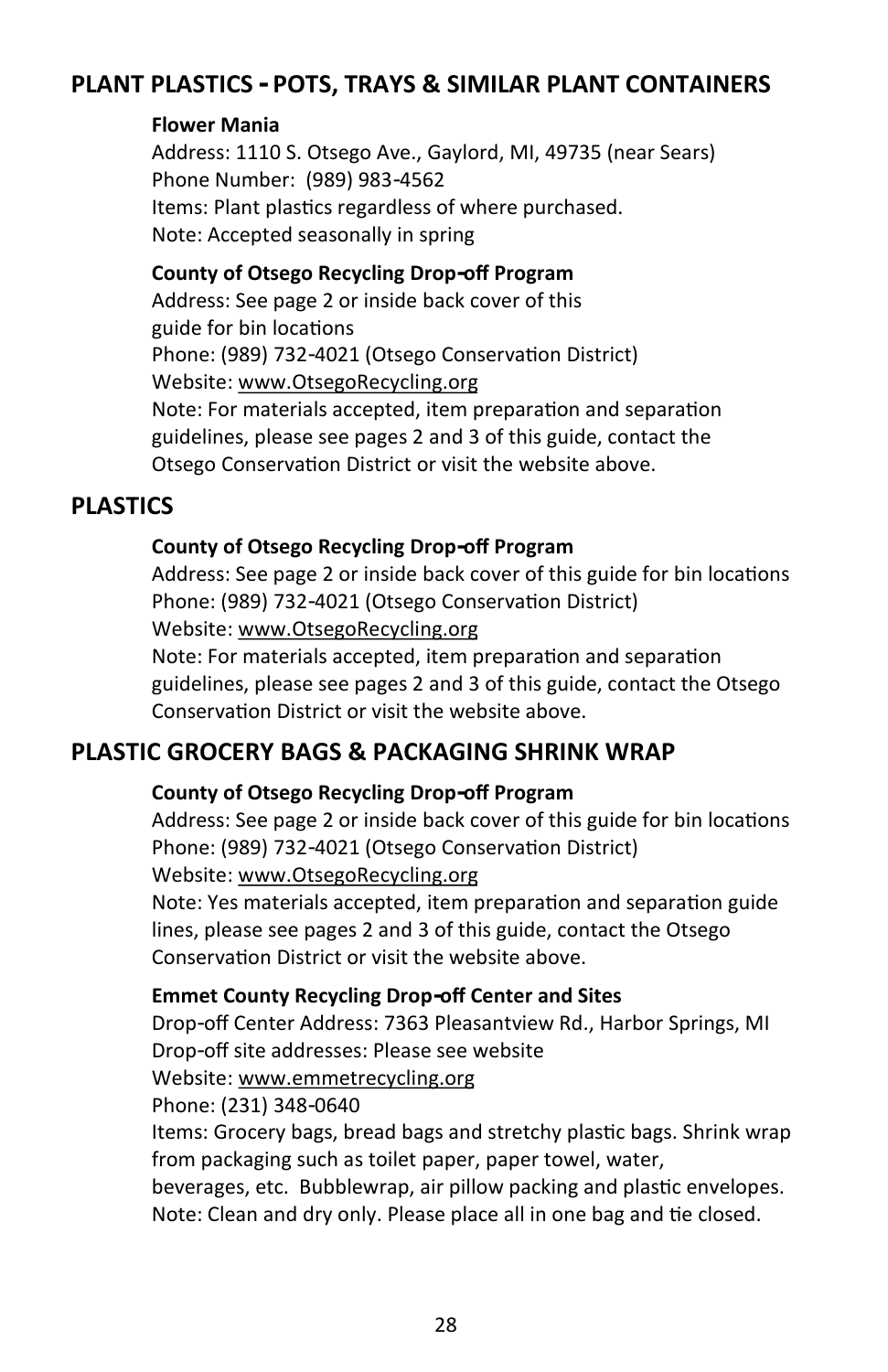### **PLASTIC GROCERY BAGS & PACKAGING SHRINK WRAP Continued**

#### **Kalkaska County Recycling Center**

Address: 904 Island Lake Road, Kalkaska, MI 49646 Phone: (231) 384-1304 Website: http://kalkaskacounty.net/recycling.asp Note: Call or check website for fees and item preparation guidelines.

#### **Lowe's**

Address: 600 Edelweiss Parkway, Gaylord, MI 49735 Phone: (989) 705-3920

#### **Meijer**

Address: 250 Meijer Drive, Gaylord, MI 49735 Phone: (989) 731-9600 Website: www.meijer.com

#### **Walmart Supercenter**

Address: 950 Edelweiss Village Parkway, Gaylord, MI 49735 Phone: (989) 732-8090

### **PROPANE TANKS**

#### **A & L Iron and Metal Company**

Address: 2000 Milbocker Rd., Gaylord, MI 49735 Phone: (989) 732-5900 Website: www.alironandmetal.com Items: Propane tanks: Must have all valves removed and a hole punctured in the side of the tank.

#### **County of Otsego Household Hazardous Waste Disposal Day**

For information on upcoming dates and accepted items see page 4 of this guide, check the county website or contact the conservation district. County website: www.OtsegoRecycling.org Phone: (989) 732-4021 (Otsego Conservation District)

#### **East Jordan Auto Parts**

Address: 7399 Fair Rd, East Jordan, MI 49727 Phone: (231) 536-2322 Website: www.ejautoparts.com







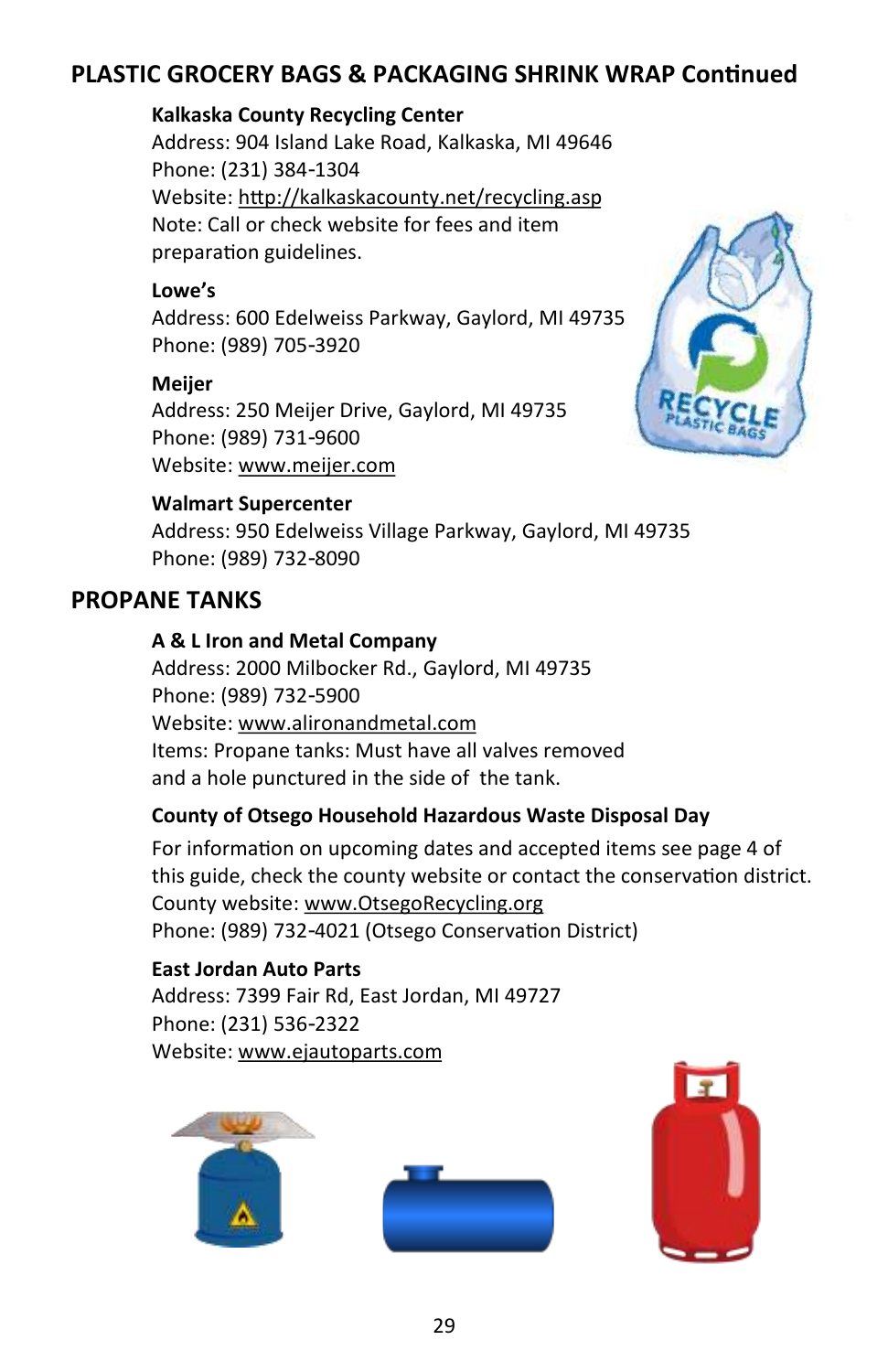### **What is Radon?**

Radon is a naturally occurring gas that is derived from radioactive decay of the element radium. It is colorless and odorless, which makes it impossible to detect without testing. When radium disintegrates in soils it emits radioactive gas that comes through to the surface. Outdoors radon is able to become diluted so it poses little health risk compared to inside a building. Radon can accumulate to high and dangerous levels.

#### **How does radon enter your home?**

Radon enters through gaps in suspended floors and around pipes, cracks in floors and walls, construction joints, cavities inside walls and the water supply.

#### **How is radon a health risk?**

Long term exposure to elevated radon levels increases risks of lung cancer. Radon is responsible for an estimated 21,000 lung cancer deaths per year according to the Environmental Protection Agency.

### **Radon is the second leading cause of lung cancer in the United States**

To determine if radon exists in your home contact the local health department or other environmental services in your area for testing procedures.

#### **RADON TESTING**

#### **Health Department of Northwest Michigan**

Gaylord Office: 95 Livingston Blvd., Gaylord, MI 49735 Phone: (989) 732-1794

**SWAT Environmental Services: Radon Mitigation Systems**  Phone: (989) 348-1111 Website: http://radonmitigationmichigan.com/GaylordServices

#### **STYROFOAM/POLYSTYRENE**

#### **County of Otsego Recycling Drop-off Program**

Address: See page 2 or inside back cover of this guide for bin locations Phone: (989) 732-4021 (Otsego Conservation District) Website: [www.otsegocd.org/recycling.html](http://www.otsegocd.org/recycling.html) Note: Yes materials accepted, item preparation guidelines, please see pages 2 and 3 of this guide, contact the Otsego Conservation District or visit the website above. NO packing peanuts!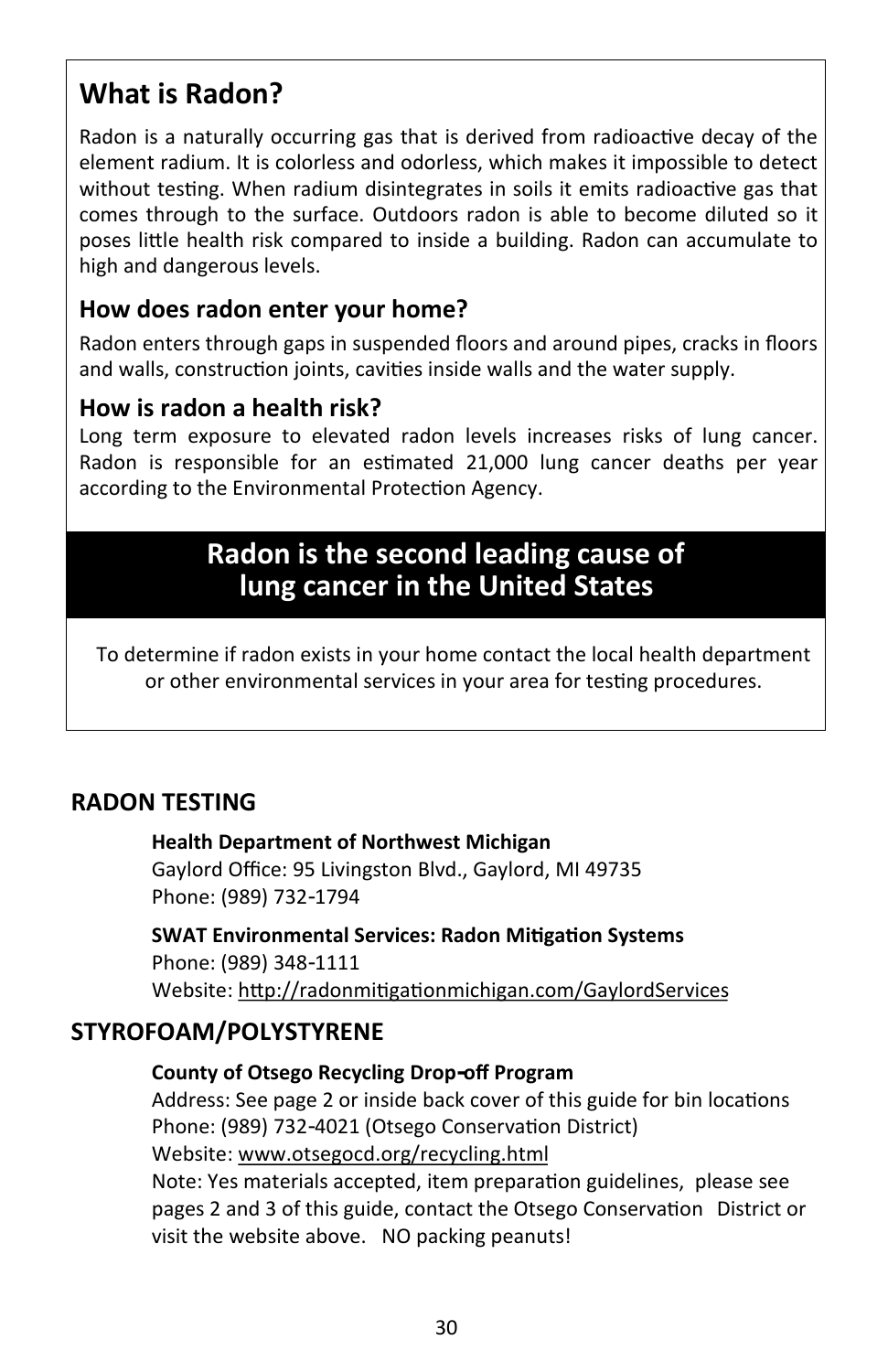### **STYROFOAM/POLYSTYRENE Continued**

#### **Kalkaska County Recycling Center**

Address: 904 Island Lake Road, Kalkaska, MI 49646 Phone: (231) 384-1304 Website: http://kalkaskacounty.net/recycling.asp Note: Call or check website for fees and item preparation guidelines.

#### **Pak Mail**

Address: 1409 W Main St, Gaylord, MI 49735 Phone: (989) 732-1558 Website: http://www.pakmailgaylord.com Note: Takes clean packing peanuts, call before dropping them off

#### **TIRES**

#### **American Waste**

Address: 10164 M-32, Elmira, MI 49730 Phone: (989) 732-4243 Note: Tires may be dropped off at American Waste Monday — Friday from 9 a.m. to 5 p.m. Call for pricing information

#### **Bell Tire**

Address: 1490 West Main Street, Gaylord, MI 49735 Phone: 989-217-8347 Note: Call for price of disposal

#### **County of Otsego Household Hazardous Waste Disposal Day**

For information on upcoming dates and accepted items see page 4 of this guide, check the county website or contact the Conservation District.

County website: www.OtsegoRecycling.org Phone: (989) 732-4021 (Otsego Conservation District)

#### **Emmet County Recycling Drop-off Center**

Address: 7363 Pleasantview Rd., Harbor Springs, MI Phone: (231) 348-0640 Website: www.emmetrecycling.org Items: Car, truck, bicycle, tractor (under 4 ft) tires on or off rim. No off-road tires. Check website for size-based pricing.

#### **Johnson Tire Service/Kelly Tires**

Address: 502 S. Otsego Ave., Gaylord, MI 49735 Phone: (989) 732-6014 Note: \$4.00 + fee per passenger tire disposal Price dependent on tire size.

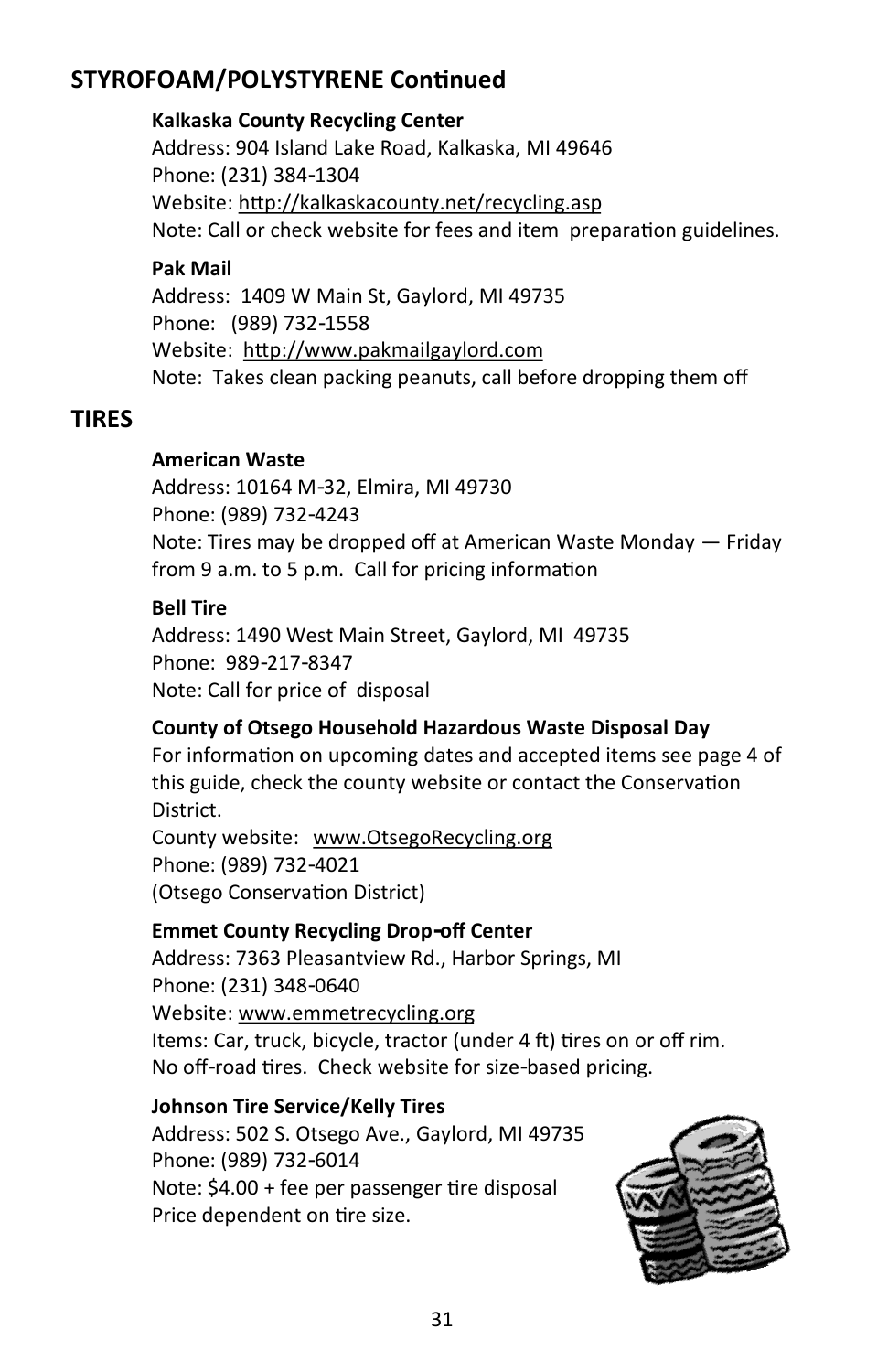### **TIRES Continued**

#### **Kalkaska County Recycling Center**

Address: 904 Island Lake Road, Kalkaska, MI 49646 Phone: (231) 384-1304 Website: http://kalkaskacounty.net/recycling.asp Note: Call or check website for fees and item preparation guidelines. Fee based on tire size.

#### **Meekahof Tire**

Address: 1260 M-32 West, Gaylord, MI 49735 Phone: (989) 732-6258 Note: \$4.00 + fee per passenger tire Price dependent on tire size. Hours: M-F 8-5:30, Sat 8-1pm

#### **TRANSMISSION OIL**

#### **Auto Value Gaylord**

Address: 1789 S. Otsego Avenue, Gaylord, MI 49735 Phone: (989) 732-2365 Items: All petroleum based liquids. No antifreeze.

#### **AutoZone**

Address: 409 S. Otsego Avenue, Gaylord, MI 49735 Phone: (989) 731-4898 Note: Brake and transmission fluid. No antifreeze.



**County of Otsego Household Hazardous Waste Disposal Day** For information on dates and accepted items see page 4 of this guide, check the county website or contact the Conservation District. County website: www.OtsegoRecycling.org Phone: (989) 732-4021 (Otsego Conservation District)

### **Fast Facts**

- Used motor oil and other auto fluids is hazardous waste and require proper disposal by law.
- Every gallon of used motor oil that is improperly discarded can contaminate 1 million gallons of drinking water, [according to the EPA.](http://www.deq.state.ms.us/mdeq.nsf/page/Recycling_UsedMotorOil)
- Motor oil also never wears out, but rather gets dirty, so [it is often](http://www.epa.gov/osw/conserve/materials/usedoil/oil.htm)  [recycled](http://www.epa.gov/osw/conserve/materials/usedoil/oil.htm) and [resold.](https://earth911.com/tech/valvoline-debuts-groundbreaking-re-refined-oil/)

Source: Earth 911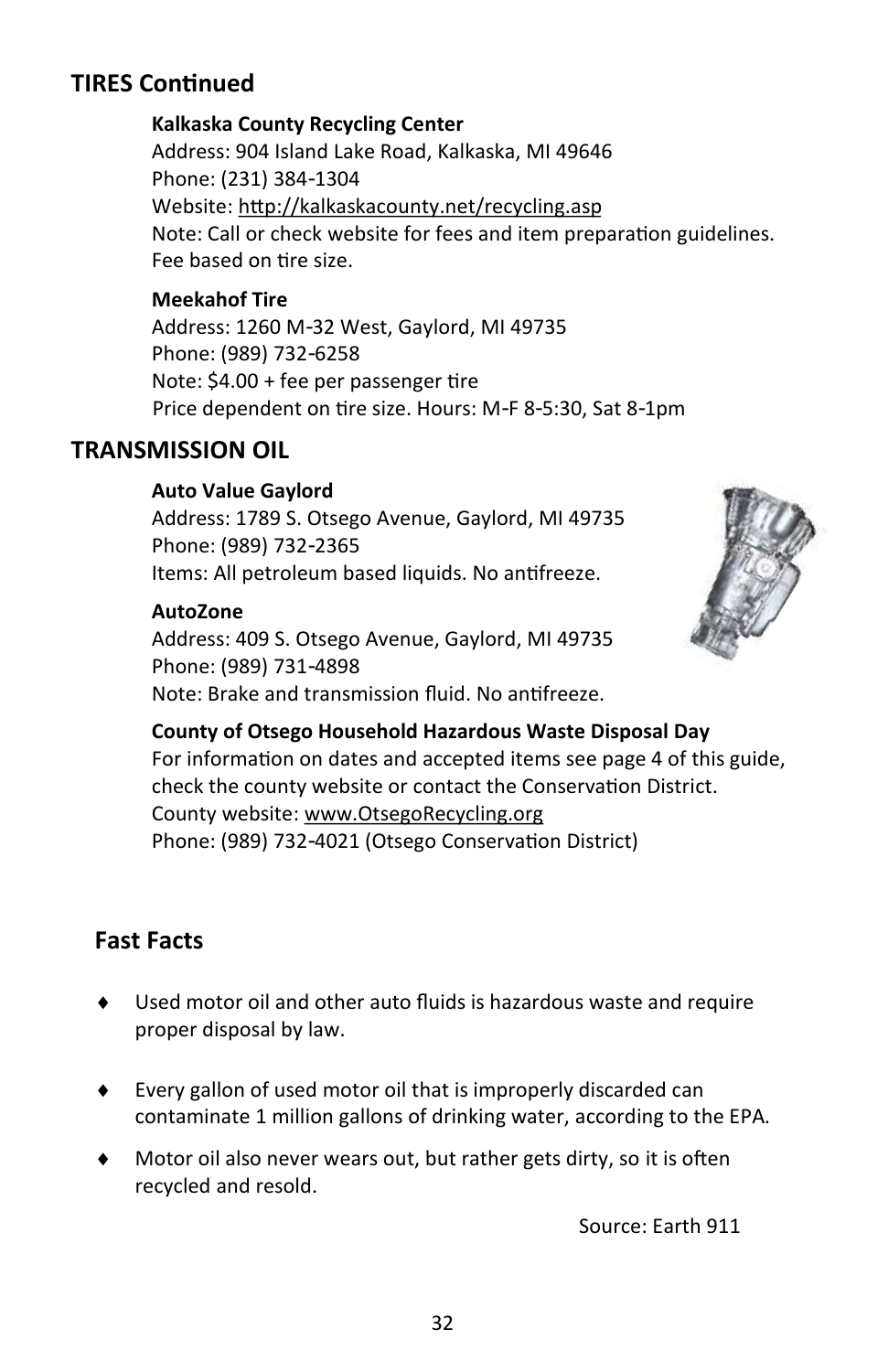### **YARD WASTE & COMPOST**

#### **City of Gaylord**

Address: Gaylord DPW Yard, 102 E. 7<sup>th</sup> Street, Gaylord, MI 49735 Phone: (989) 732-5475

Items: Leaves, weeds, grass clippings and biodegradable bags Christmas Trees as well



Note: City of Gaylord, Bagley Township, and Livingston Township, residents only. Material can be dropped off seven days a week in the spring, summer and fall. Composted material can also be picked up at no charge for City of Gaylord residents only.

### **HOME COMPOSTING**

**What is Composting?** Composting is nature's

process of recycling decomposed organic materials into a rich, dark brown, crumbly soil known as compost. Anything that was once living will decompose. Basically, backyard composting is an acceleration of the same process nature uses. By composting your organic waste you are returning nutrients back into the soil.



### **10 Important Reasons To Compost:**

- 1. Yard and food waste make up 30% of the waste stream. Composting helps divert that waste from landfills, waterways and water treatment facilities.
- 2. Significantly reduce pest problems and use of pesticides.
- 3. Healthy plants from healthy soil look better, produce better and have a much greater ability to fight off pests and diseases.
- 4. Adding organic materials to the soil improves moisture retention.
- 5. Adding decomposed organic material to soil feeds beneficial organisms.
- 6. Compost amends both sandy and clay soils.
- 7. Compost provides a balanced, slow–release source of nutrients that helps the soil hold nutrients long enough for plants to use them.
- 8. Composting saves money. Avoid the cost of buying soil conditioners etc.
- 9. Feeding your plants well will improve your own diet. Plants grown in depleted soils have a reduced nutrient content.
- 10. Composting is a valuable tool to educate kids about nature & lifecycles. -From www.recycleworks.org

#### **Resources To Get Started:** [http://eartheasy.com/grow\\_compost.html](http://eartheasy.com/grow_compost.html) [http://msue.anr.msu.edu/topic/info/composting\\_recycling](http://msue.anr.msu.edu/topic/info/composting_recycling) http://ccetompkins.org/gardening/composting/compost resources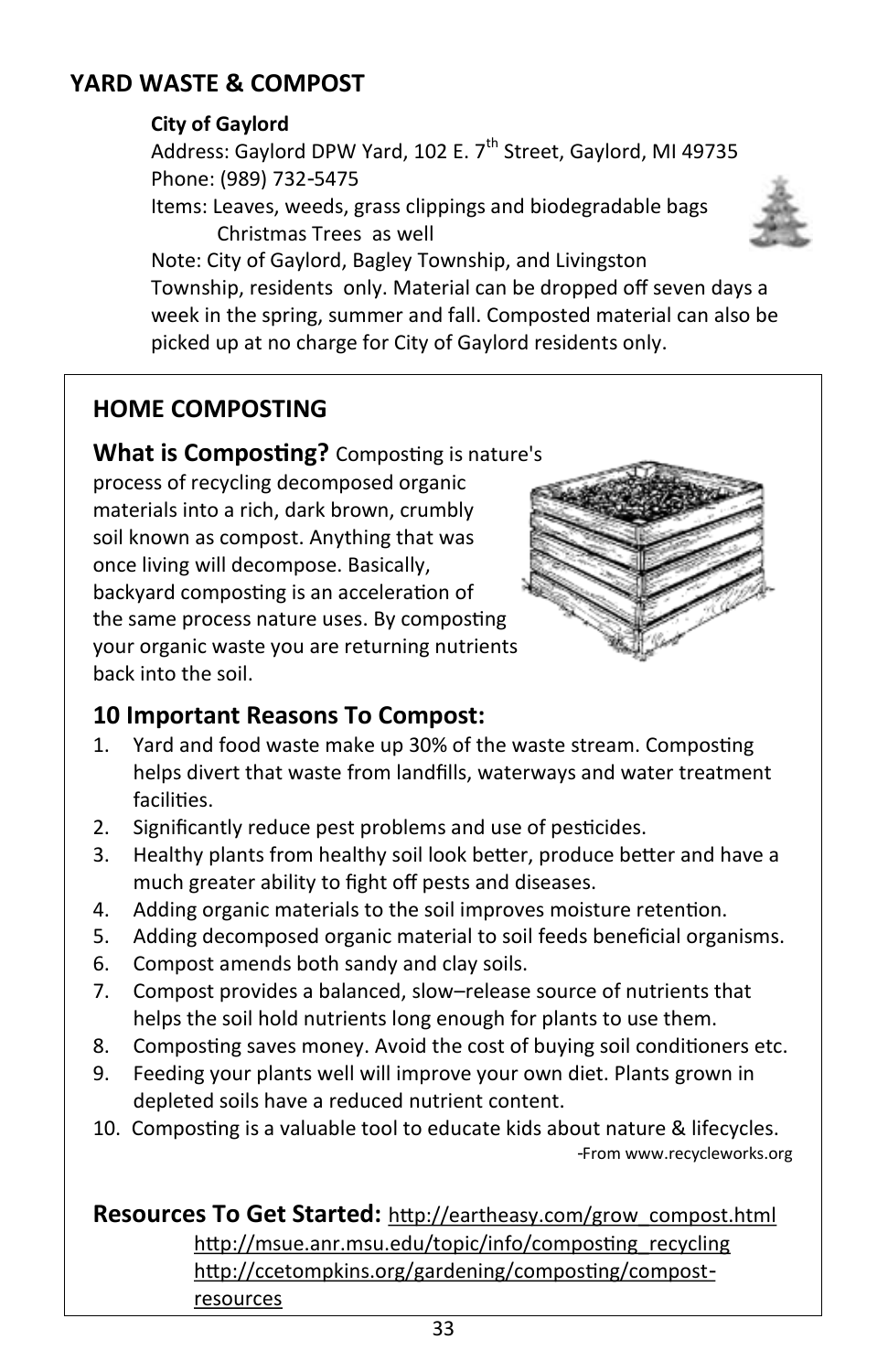### **Never, Ever Put These Things in Recycling** Sewing Needles Food or food soiled paper Egg shells Propane tanks or cylinders Aerosol Cans that are not empty Any type of battery Dirty diapers or any type of personal hygiene items.  $\bullet$  Syringes, broken glass, any light bulbs, Clothing and shoes ◆ Bowling Balls Garden hoses **Electronics**  Wire Wrapping paper, especially flocked or foil Paint Engine Oil Transmission Oil Barometers or thermometers Any hazardous waste Source: EPA

### **Recycling is truly beneficial for the environment**

[EPA data](https://www.epa.gov/facts-and-figures-about-materials-waste-and-recycling/advancing-sustainable-materials-management) shows that recycling conserves energy and natural resources. For example:

- ◆ Recycling one ton of office paper can save the energy equivalent of consuming 322 gallons of gasoline.
- Recycling just one ton of aluminum cans conserves more than 152 million Btu, the equivalent of 1,024 gallons of gasoline or 21 barrels of oil consumed.
- Plastic bottles are the most recycled plastic product in the United States as of 2015, according to our [most recent report.](https://www.epa.gov/facts-and-figures-about-materials-waste-and-recycling/advancing-sustainable-materials-management) [Recycling](https://www.epa.gov/recycle) just 10 plastic bottles saves enough energy to power a laptop for more than 25 hours.

The most effective way to reduce waste, and the most environmentally preferred strategy, is to not create it in the first place. Encourage your elected officials to ban single use plastic containers and plastic grocery bags to help keep Michigan beautiful for the sake of your children and grandchildren.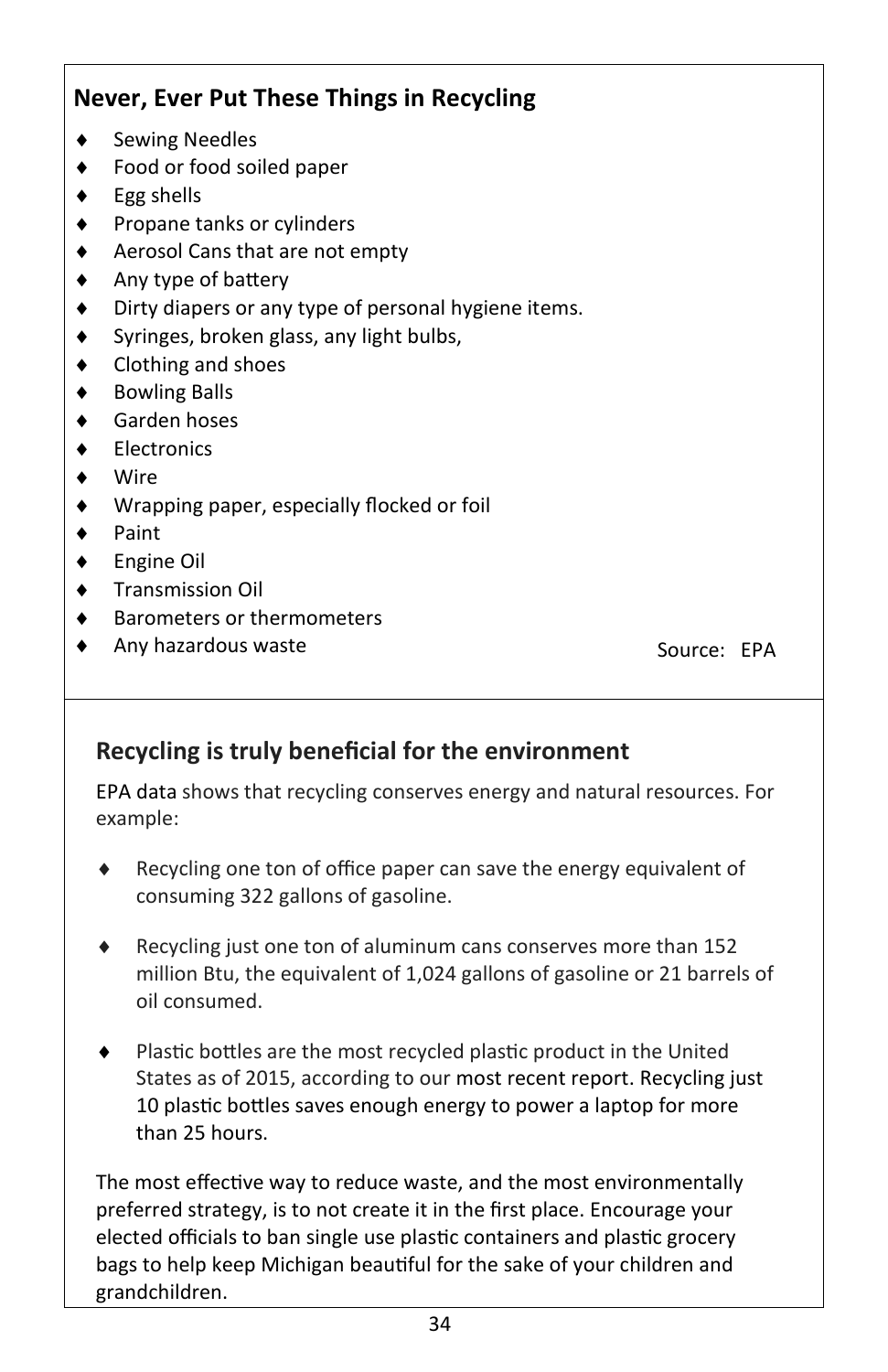**My Recycling Notes:**

**My closest recycling drop-off location is:**

### **I have recycling questions about the following:**

(Call 989-732-4021)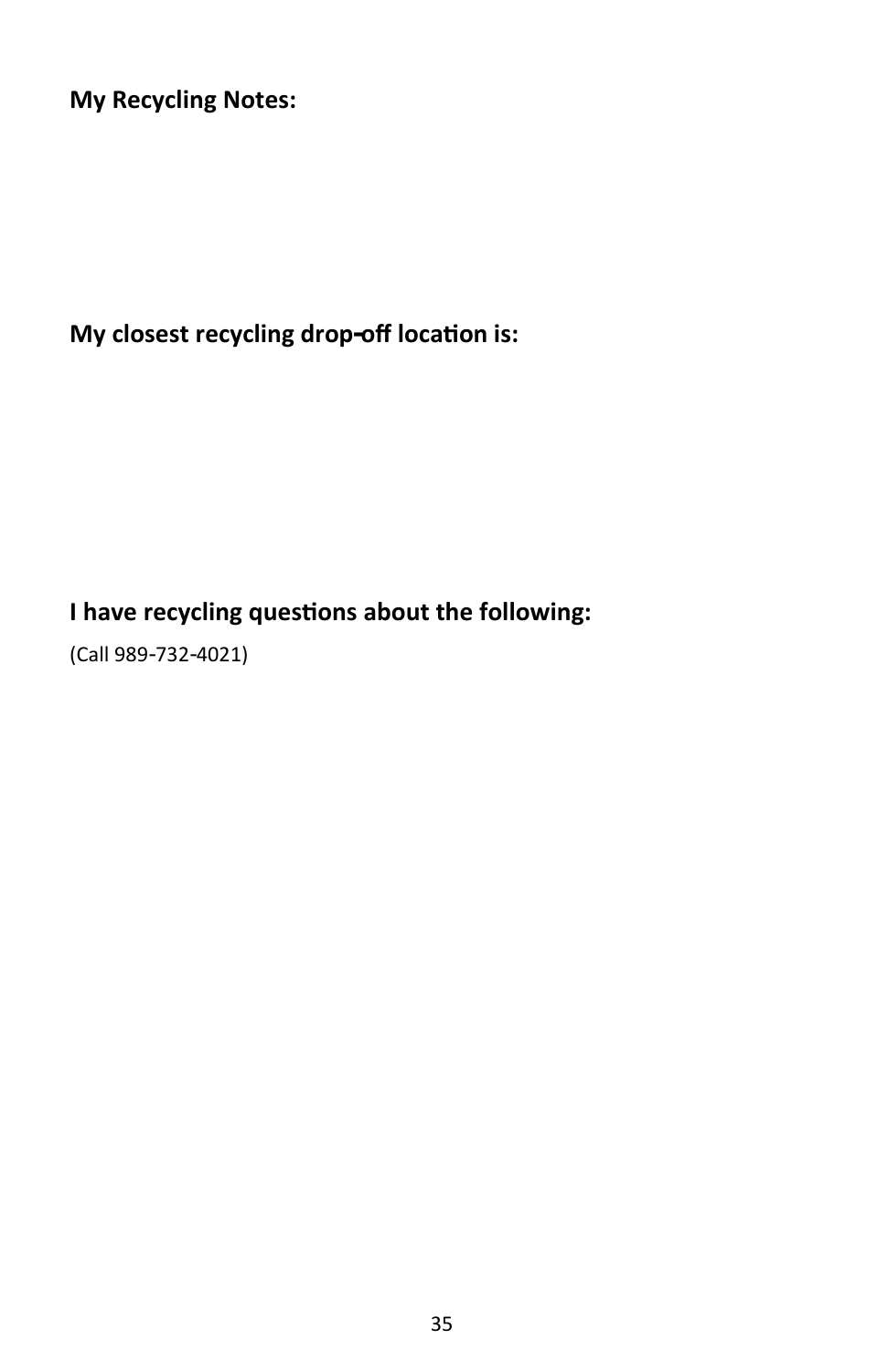### **IMPORTANT ORGANIZATIONS**

#### **Health Department of Northwest Michigan**

95 Livingston Blvd. Gaylord, MI 49735 Phone: 989-732-1794 Fax: 989-732-3285

#### **Michigan Department of Environment, Great Lakes & Energy Gaylord Field Office**

2100 West M-32 Gaylord, MI 49735-9282 Phone: 989-731-4920 Fax: 989-731-6181

#### **Michigan Department of Natural Resources - Gaylord Office**

1732 West M-32 Gaylord, MI 49735 Phone: 989-732-3541

#### **Michigan State University Cooperative Extension**

800 Livingston Blvd. Suite 4A-2 Gaylord, MI 49735 Phone: 989-731-0272 Email: msue.otsego@county.msu.edu

#### **Otsego Conservation District**

800 Livingston Blvd. Ste. 4A Gaylord, MI 49735 Fax: 989-731-7480 Phone: 989-732-4021 Website: www.otsegocd.org

#### **U.S. Department of Agriculture, Natural Resources Conservation Service**

817 S. Otsego Avenue Ste. 121 Gaylord MI 49735 Phone: 989-732-6526 FAX: 989-731-0744